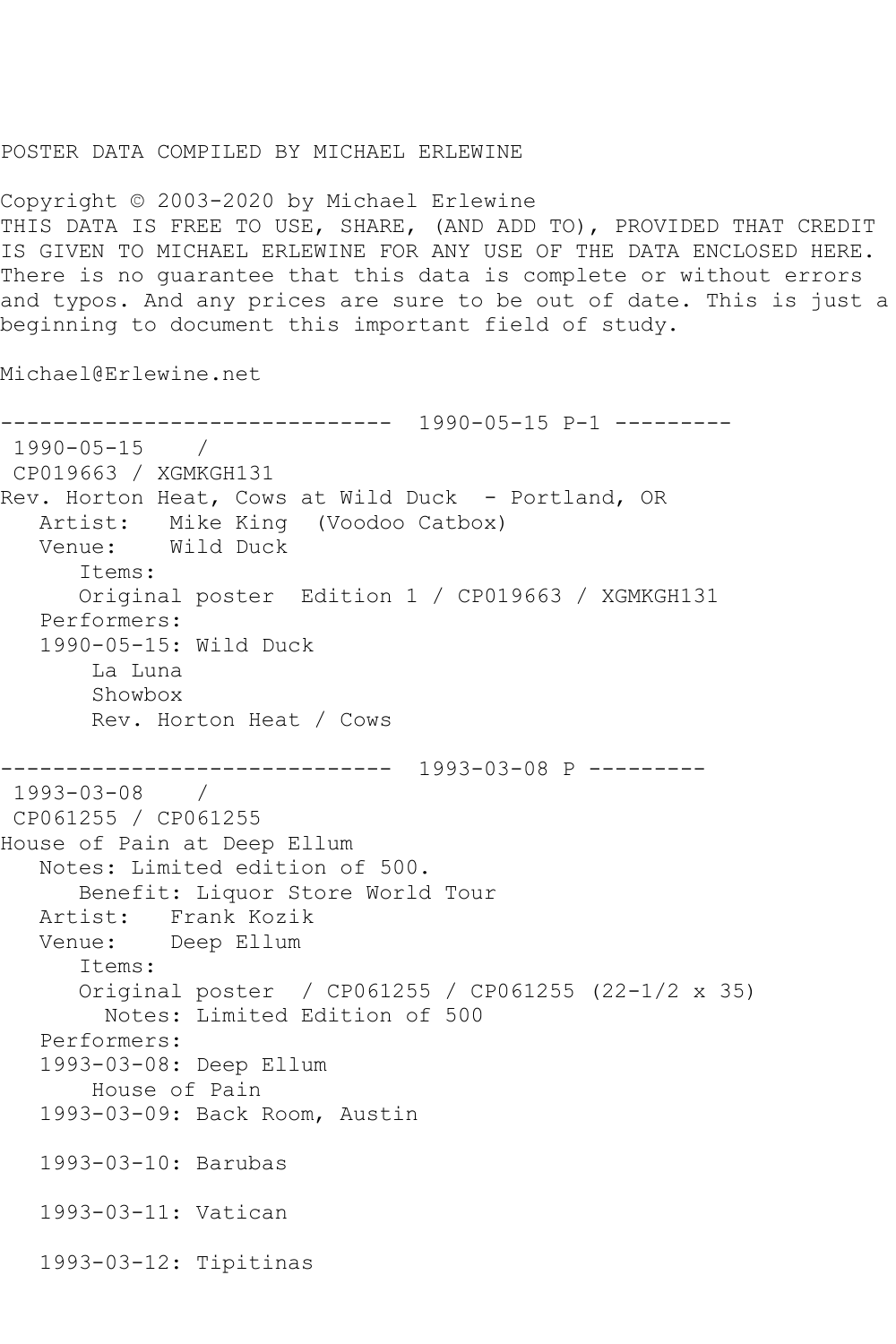- 1993-03-13: Club 616
- 1993-03-14: Spinnaker
- 1993-03-15: Florida Theater
- 1993-03-16: Edge
- 1993-03-17: Edge
- 1993-03-18: Asylum
- 1993-03-19: Ritz
- 1993-03-20: Bayfront Park
- 1993-03-22: Masquerade
- 1993-03-23: Rocky's
- 1993-03-24: Peppermint Beach Club
- 1993-03-25: W.U.S.T. Hall
- 1993-03-26: Hammerjack's
- 1993-03-27: Roseland
- 1993-03-28: Trocadero
- 1993-03-29: Toad's Place
- 1993-03-30: Channel
- 1993-03-31: Concert Hall
- 1993-04-01: Metropole
- 1993-04-02: State Theater
- 1993-04-03: Vic Theater
- 1993-04-04: Rave Theater
- 1993-04-05: 1st Avenue (704 1st Ave. N.)
- 1993-04-07: Gothic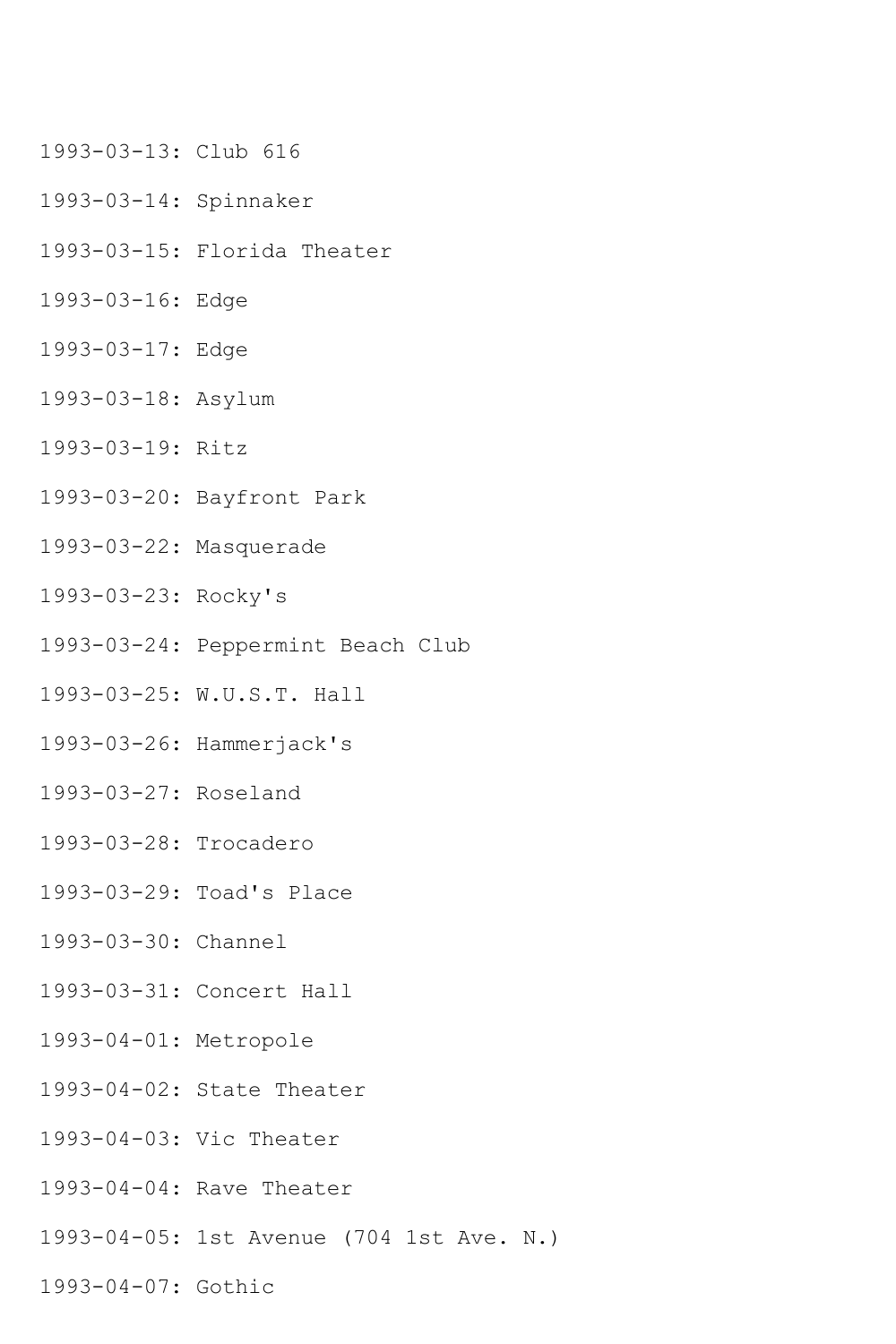1993-04-08: DV8 1993-04-09: Mardi Gras 1993-04-10: La Luna 1993-04-11: 86th Street 1993-04-12: Oz 1993-04-14: Warfield Theater 1993-04-16: Iguana's 1993-04-17: Civic ------------------------------ LAL 1994-06-08 P-1 --------- 1994-06-08 / LAL CP021226 / XM19940608 Knack, Loyd Ruby at La Luna - Portland, OR Venue: La Luna Items: Original poster LAL Edition 1 / CP021226 / XM19940608 LAL / NONE / XM1994060 Performers: 1994-06-08: La Luna Knack / Loyd Ruby ------------------------------ 1994-06-26 P --------- 1994-06-26 / CP700889 / CP700889 Hazel, Carmaig de Forest in the Death Groove at La Luna [Portland, OR] Notes: This item appears in the book 'The Art of Modern Rock' as AMR # 260.5 Artist: Chip Walker<br>Venue: La Luna La Luna Items: Original poster / CP700889 / CP700889 (11 x 12) Performers: 1994-06-26: La Luna Hazel / Carmaig de Forest in the Death Groove / Love Party / Satans Pilgrims / Five Eight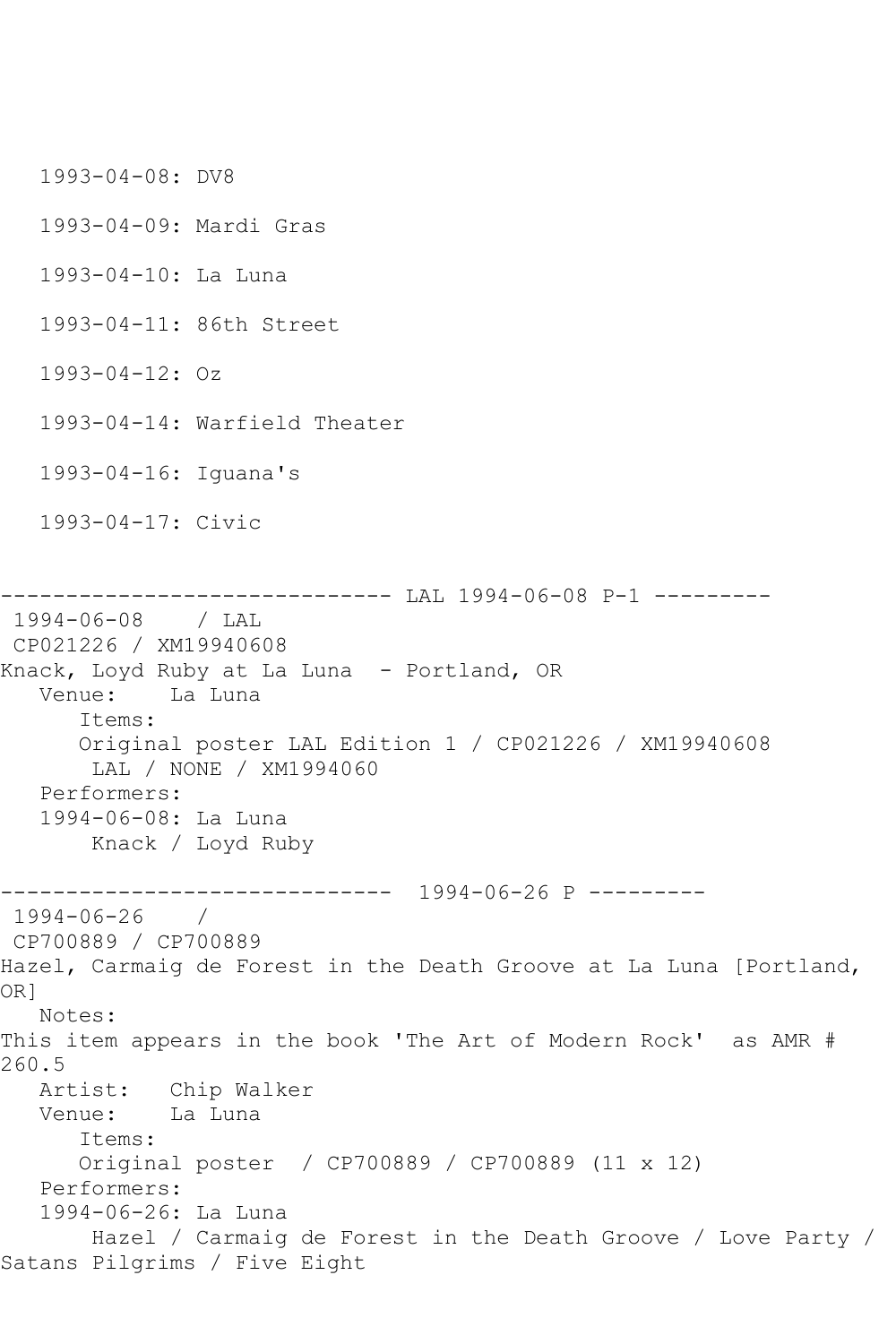----------------------------------- LAL 1994-11-20 P ----------<br>1994-11-20 / LAL 1994-11-20 CP046251 / CP046251 Martin Atkins, Charles Levi at La Luna - Portland, OR Benefit: More to be announced Venue: La Luna Promoter: Monqui Presents Items: Original poster LAL / CP046251 / CP046251 Performers: 1994-11-20: La Luna Martin Atkins / Charles Levi / Taime Downe / Lesley Rankine / Danny Carey / Ogre / Mary Byker / Pat Sprawl / James Teitelbaum / Joe Trump / Meg O Leary ------------------------------ 1994-11-25 P --------- 1994-11-25 / CP700685 / CP700685 Luscious Jackson, Ben Harper at RKCNDY [Seattle, WA] Notes: This item appears in the book 'The Art of Modern Rock' as AMR # 154.3 Artist: Pablo Venue: RKCNDY Items: Original poster / CP700685 / CP700685 (15 x 21) Performers: 1994-11-25: RKCNDY Luscious Jackson / Ben Harper 1994-11-26: La Luna ------------------------------ 1995-12-07 P-1 --------- 1995-12-07 / CP019652 / XGMK 67 Maximum Plunder, Poster Art of Mike King at Living Room Artist: Mike King (Voodoo Catbox) Venue: Living Room Items: Original poster Edition 1 / CP019652 / XGMK 67 / NONE / 67 / NONE / XGMK Performers: 1995-12-07 1995-12-31: Living Room La Luna Maximum Plunder / Poster Art of Mike King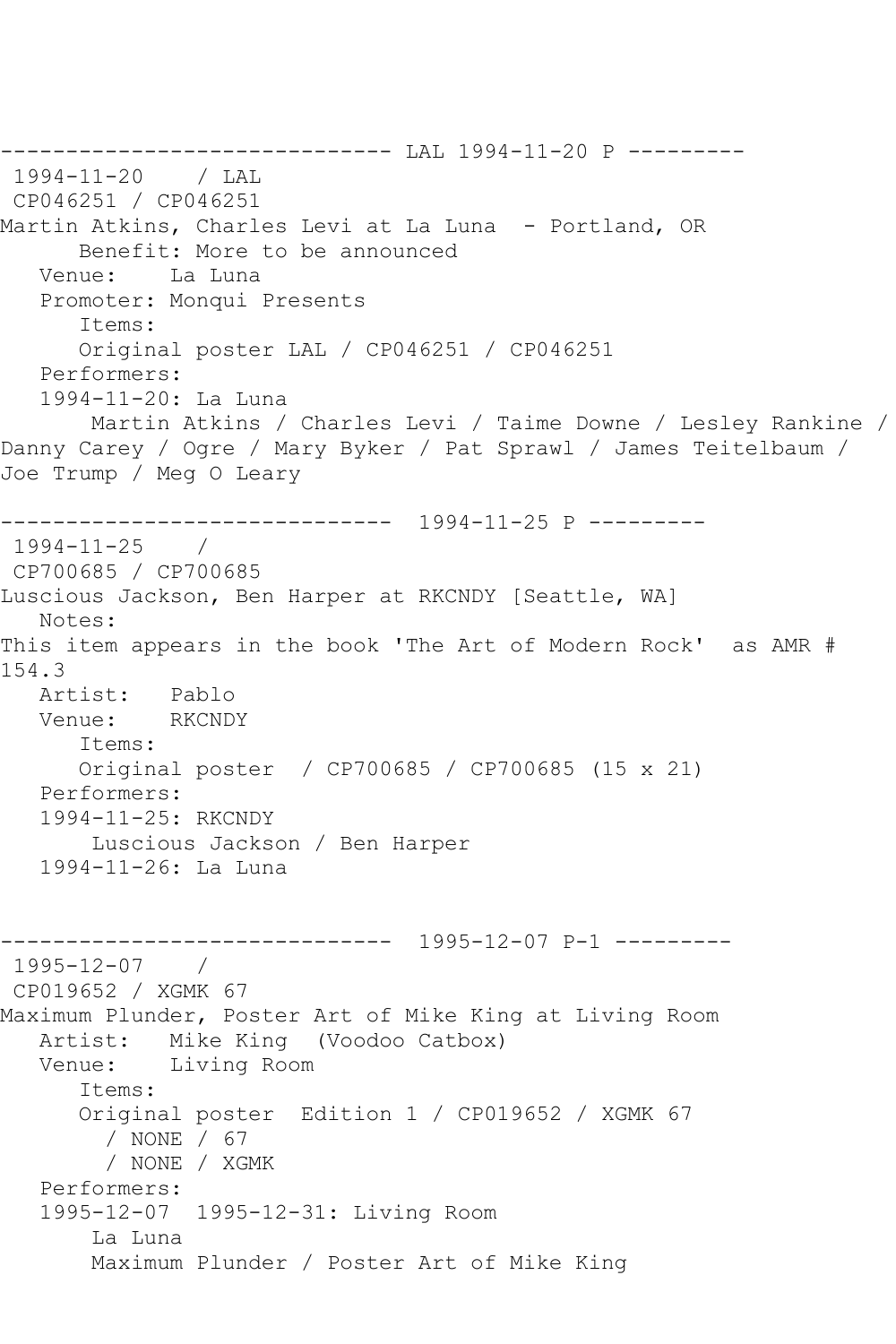------------------------------ LAL 1996-06-13 P-1 --------- 1996-06-13 / LAL CP013192 / FK19960613 Jesus Lizard, Six Finger Satellite at La Luna - Portland, OR Artist: Frank Kozik Venue: La Luna Items: Original poster LAL Edition 1 / CP013192 / FK19960613 LAL / NONE / FK1996061 Performers: 1996-06-13: La Luna Jesus Lizard / Six Finger Satellite ------------------------------ 1996-09-20 P --------- 1996-09-20 / CP701581 / CP701581 Bikini Kill, Sleater Kinney at La Luna [Portland, OR] Notes: This item appears in the book 'The Art of Modern Rock' as AMR # 484.9 Artist: Mike King Venue: La Luna Items: Original poster / CP701581 / CP701581 (10 x 24-1/2) Performers: 1996-09-20: La Luna Bikini Kill / Sleater Kinney / Warmers ------------------------------ LAL 1996-09-22 P-1 --------- 1996-09-22 / LAL CP013197 / FK19960922 Sebadoh, Jeremy Enigk at La Luna - Portland, OR Artist: Frank Kozik<br>Venue: La Luna La Luna Items: Original poster LAL Edition 1 / CP013197 / FK19960922 LAL / NONE / FK1996092 Performers: 1996-09-22: La Luna Sebadoh / Jeremy Enigk / Godhead / Silo ------------------------------ 1996-11-07 P --------- 1996-11-07 / CP700588 / CP700588 Porno For Pyros, Sky Cries Mary at La Luna [Portland, OR] Notes: Limited Edition of 180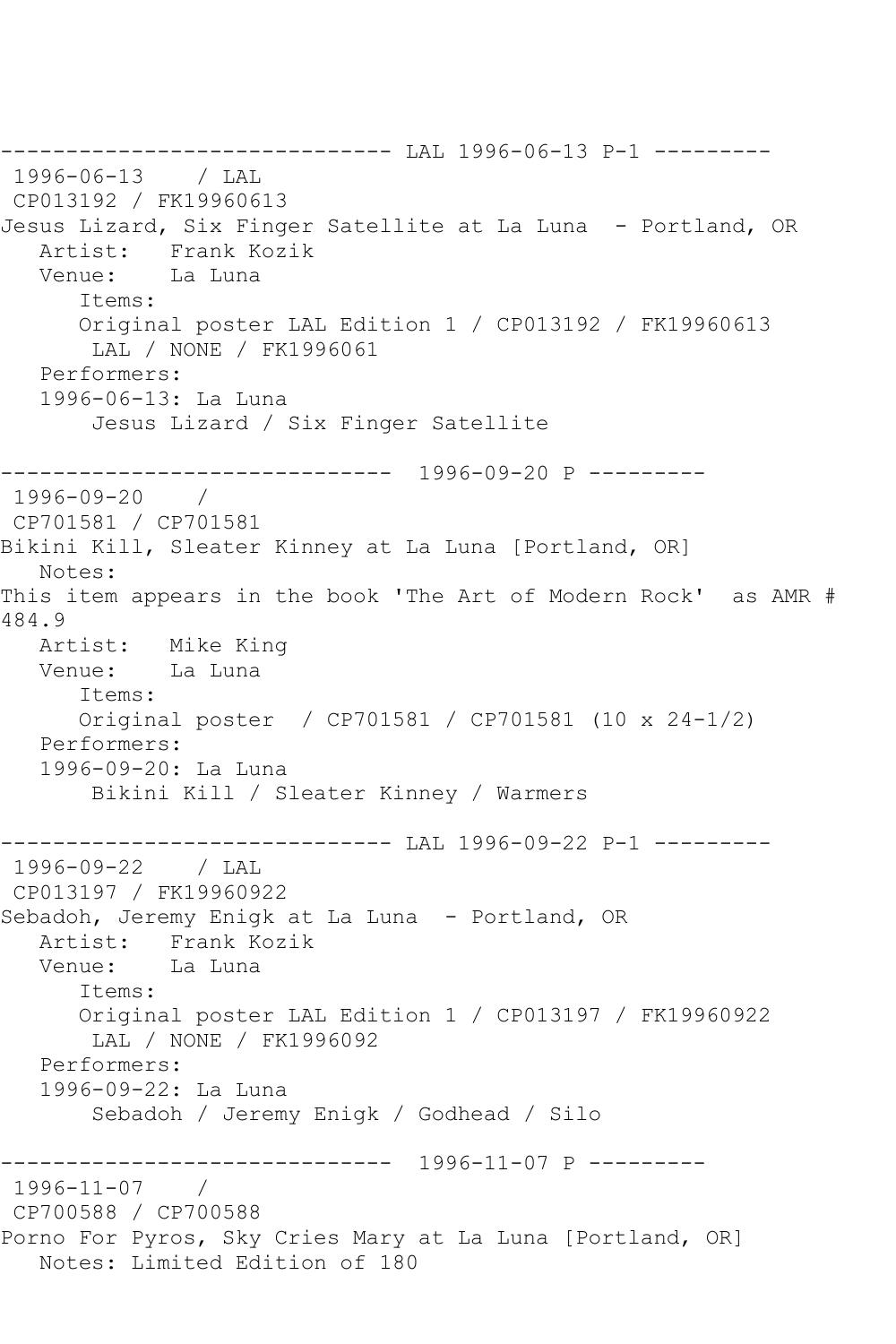This item appears in the book 'The Art of Modern Rock' as AMR # 121.2 Artist: Gary Houston Venue: La Luna Promoter: NRK / Monqui Presents Items: Original poster / CP700588 / CP700588 (18 x 26) Performers: 1996-11-07: La Luna Porno For Pyros / Sky Cries Mary / I am DJ Czech / Jesse James ------------------------------ 1996-12-13 P --------- 1996-12-13 / CP700365 / CP700365 Mazzy Star, Sparklehorse at King Cat Theater [Seattle, WA] Notes: This item appears in the book 'The Art of Modern Rock' as AMR # 063.7 Artist: Justin Hampton Venue: King Cat Theater Items: Original poster / CP700365 / CP700365 (18 x 28) Performers: 1996-12-13: King Cat Theater Mazzy Star / Sparklehorse 1996-12-14: La Luna ------------------------------ 1997-05-05 P --------- 1997-05-05 / CP700367 / CP700367 Wilco, Bettie Serveert at King Cat Theater [Seattle, WA] Notes: This item appears in the book 'The Art of Modern Rock' as AMR # 064.2 Artist: Gary Houston Venue: King Cat Theater Promoter: Monqui / Dr. Martens Items: Original poster / CP700367 / CP700367 (20 x 22) Performers: 1997-05-05: King Cat Theater Wilco / Bettie Serveert 1997-05-06: La Luna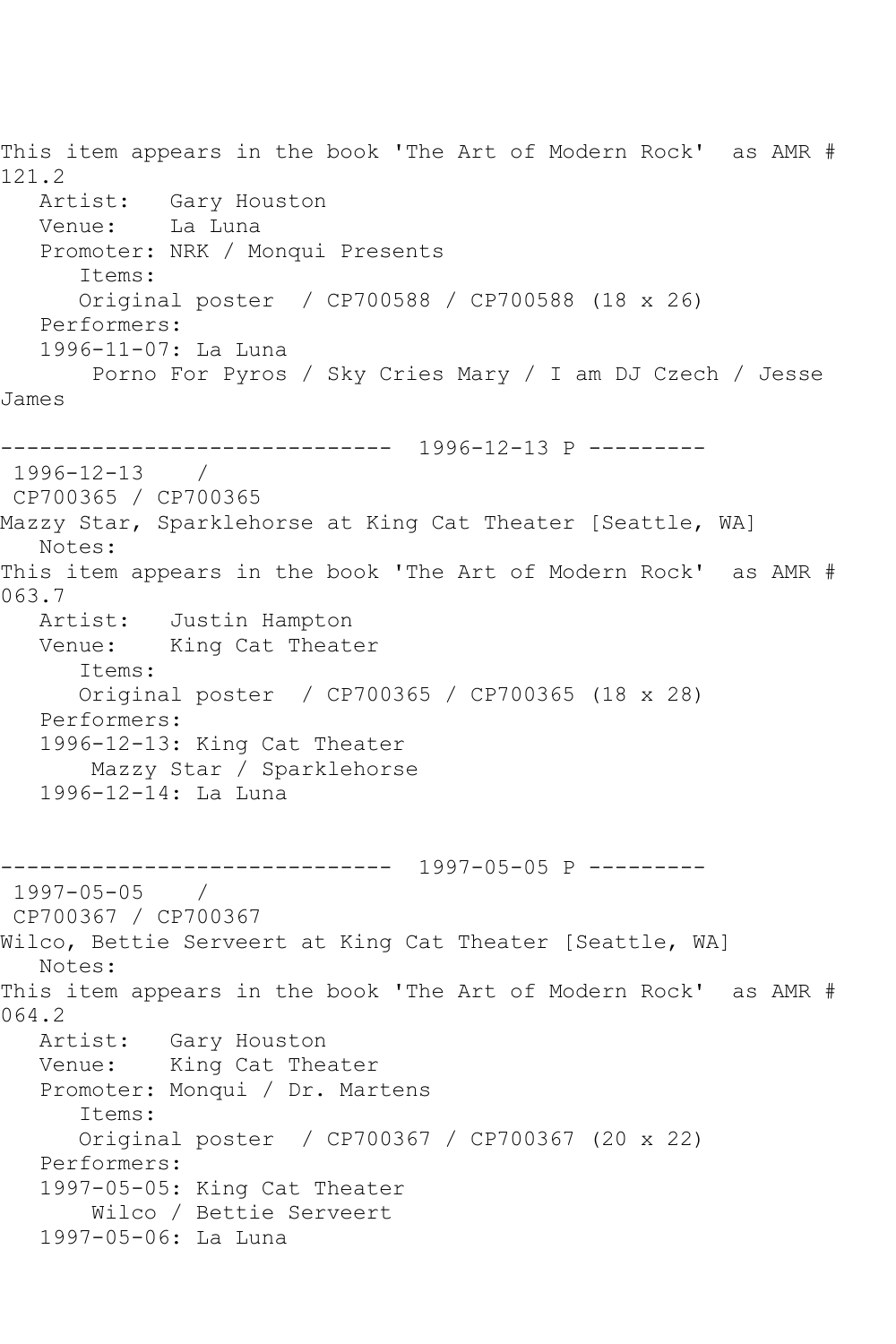------------------------------ LAL 1997-05-16 P --------- 1997-05-16 / LAL CP030862 / NM10811 Breeders, Lutefisk at La Luna - Portland, OR Artist: Mike King (Voodoo Catbox) Venue: La Luna Items: Original poster LAL / CP030862 / NM10811 (11 x 17) Performers: 1997-05-16: La Luna Breeders / Lutefisk ------------------------------ LAL 1997-09-19 P --------- 1997-09-19 / LAL CP030874 / NM10823 Sleater-Kinney, The Need at La Luna Venue: La Luna Items: Original poster LAL / CP030874 / NM10823 (11 x 17) Performers: 1997-09-19: La Luna Sleater Kinney / Need / Thrones / Bangs ------------------------------ 1997-10-31 P --------- 1997-10-31 / CP700370 / CP700370 Man or Astro Man, Delta 72 at La Luna [Portland, OR] Notes: This item appears in the book 'The Art of Modern Rock' as AMR # 064.5<br>: Artist Mike King Venue: La Luna Promoter: Monqui / Dr. Martens Items: Original poster / CP700370 / CP700370 (10 x 26) Performers: 1997-10-31: La Luna Man or Astro Man / Delta 72 / Bishop of Battle ------------------------------ LAL 1997-11-06 P --------- 1997-11-06 / LAL CP030155 / NM10104 Mephiskapheles, Blue Meanies at La Luna - Portland, OR Venue: La Luna Items: Original poster LAL / CP030155 / NM10104 (11 x 17) Performers: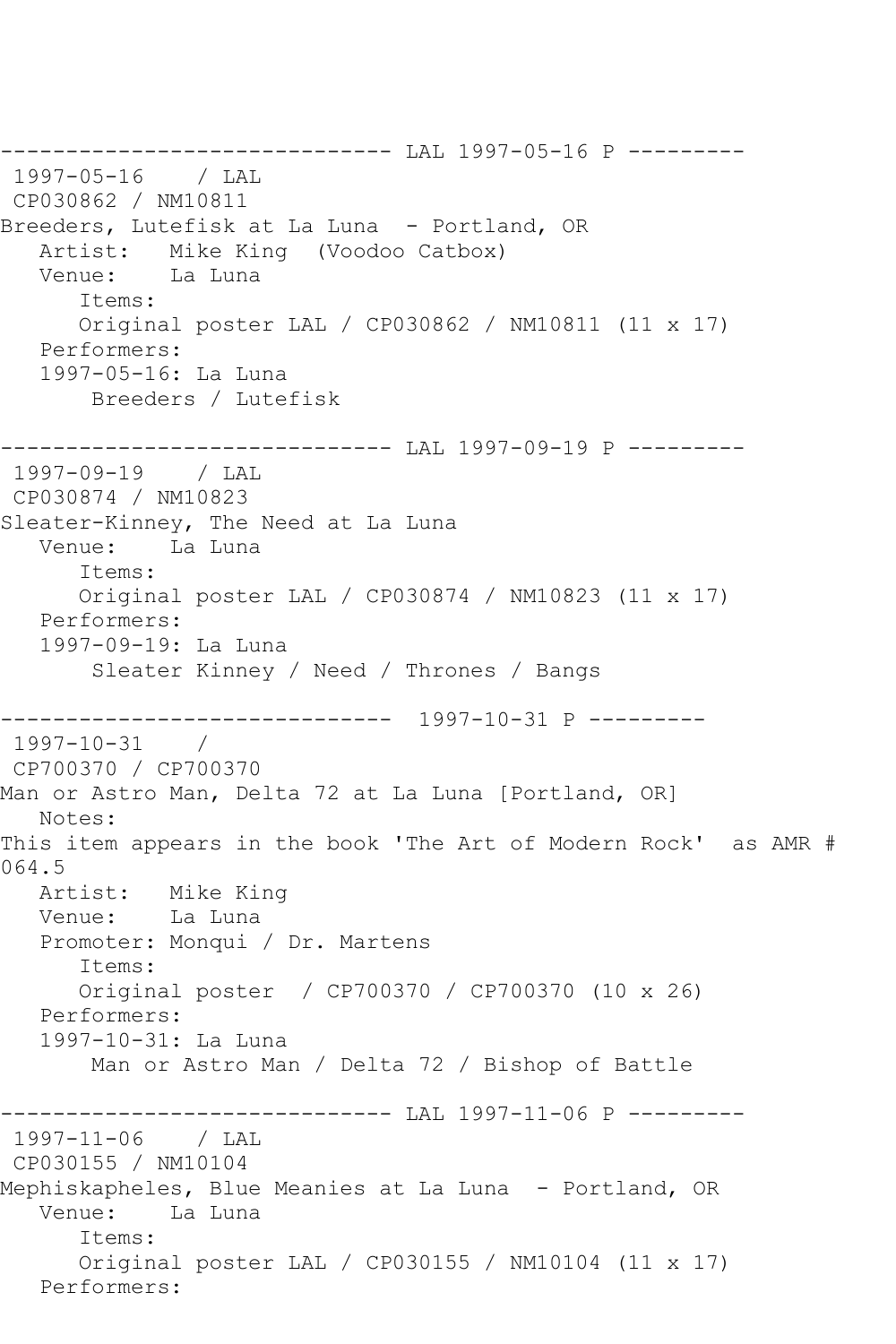1997-11-06: La Luna Mephiskapheles / Blue Meanies / Diablotones ------------------------------ 1998-08-23 P --------- 1998-08-23 / CP700672 / CP700672 Vandals, Wank at La Luna [Portland, OR] Notes: This item appears in the book 'The Art of Modern Rock' as AMR # 151.5<br>: Artist Mike King Venue: La Luna Promoter: Monqui Presents / Dr. Martens Items: Original poster / CP700672 / CP700672 (11 x 17) Performers: 1998-08-23: La Luna Vandals / Wank / Apocalypse Hoboken ------------------------------ LAL 1998-10-01 P --------- 1998-10-01 / LAL CP030190 / NM10139 MXPX, Homegrown at La Luna – Portland, OR<br>Venue: La Luna La Luna Items: Original poster LAL / CP030190 / NM10139 (11 x 17) Performers: 1998-10-01: La Luna MXPX / Homegrown / Dingees / Tragedy Ann ------------------------------ LAL 1999-09-16 P-1 --------- 1999-09-16 / LAL CP021483 / XM19990916 Lucinda Williams at La Luna - Portland, OR Venue: La Luna Items: Original poster LAL Edition 1 / CP021483 / XM19990916 LAL / NONE / XM1999091 Performers: 1999-09-16: La Luna Lucinda Williams ------------------------------ LAL 19zz-01-14 P-1 --------- 19zz-01-14 / LAL CP019680 / XGMKGH203 Social Distortion, Supersuckers at La Luna - Portland, OR Artist: Gary Houston (Voodoo Catbox)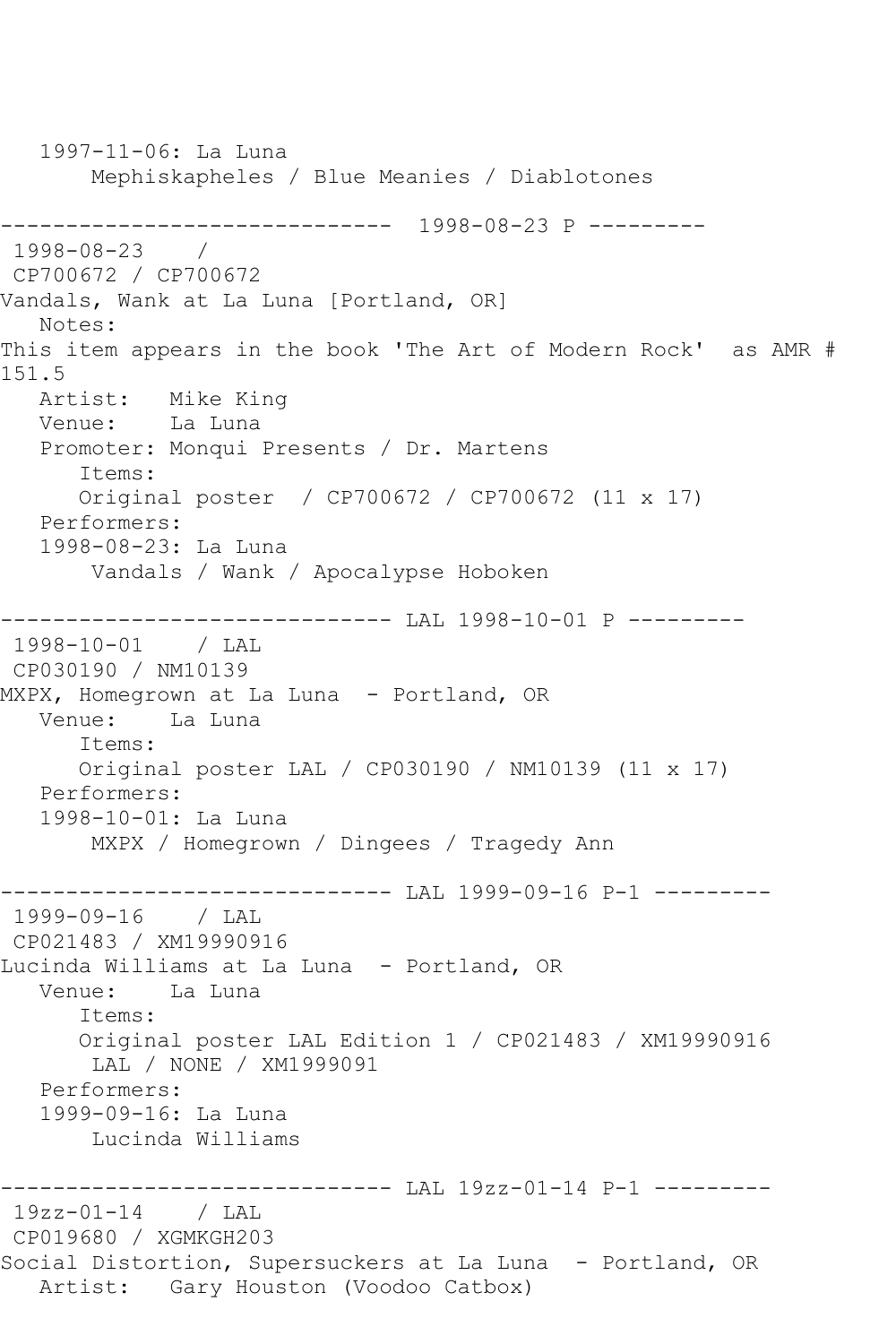Venue: La Luna Items: Original poster LAL Edition 1 / CP019680 / XGMKGH203 Performers: 19zz-01-14: La Luna Social Distortion / Supersuckers ------------------------------ MORT 19zz-03-19 P-1 --------- 19zz-03-19 / MORT CP004229 / CD04639 John Lee Hooker at Moore Theater - Portland, OR Venue: Moore Theater Items: Original poster MORT Edition 1 / CP004229 / CD04639 Performers: 19zz-03-19: 19zz-03-21: Moore Theater La Luna John Lee Hooker ------------------------------ LAL 19zz-06-28 P-1 --------- 19zz-06-28 / LAL CP019661 / XGMKGH128 Hazel Vitapup, Surf Maggots at La Luna - Portland, OR Artist: Mike King (Voodoo Catbox)<br>Venue: La Luna Venue: Items: Original poster LAL Edition 1 / CP019661 / XGMKGH128 Performers: 19zz-06-28: La Luna Hazel Vitapup / Surf Maggots / Hagfish ------------------------------ LAL 19zz-07-20 P-1 --------- 19zz-07-20 / LAL CP014520 / MARM327 Jawbox, Tanner at La Luna - Portland, OR Venue: La Luna Promoter: Jade Presents Items: Original poster LAL Edition 1 / CP014520 / MARM327 Performers: 19zz-07-20: 19zz-07-24: La Luna Jawbox / Tanner / Shiner ------------------------------ LAL 19zz-07-24 P-1 --------- 19zz-07-24 / LAL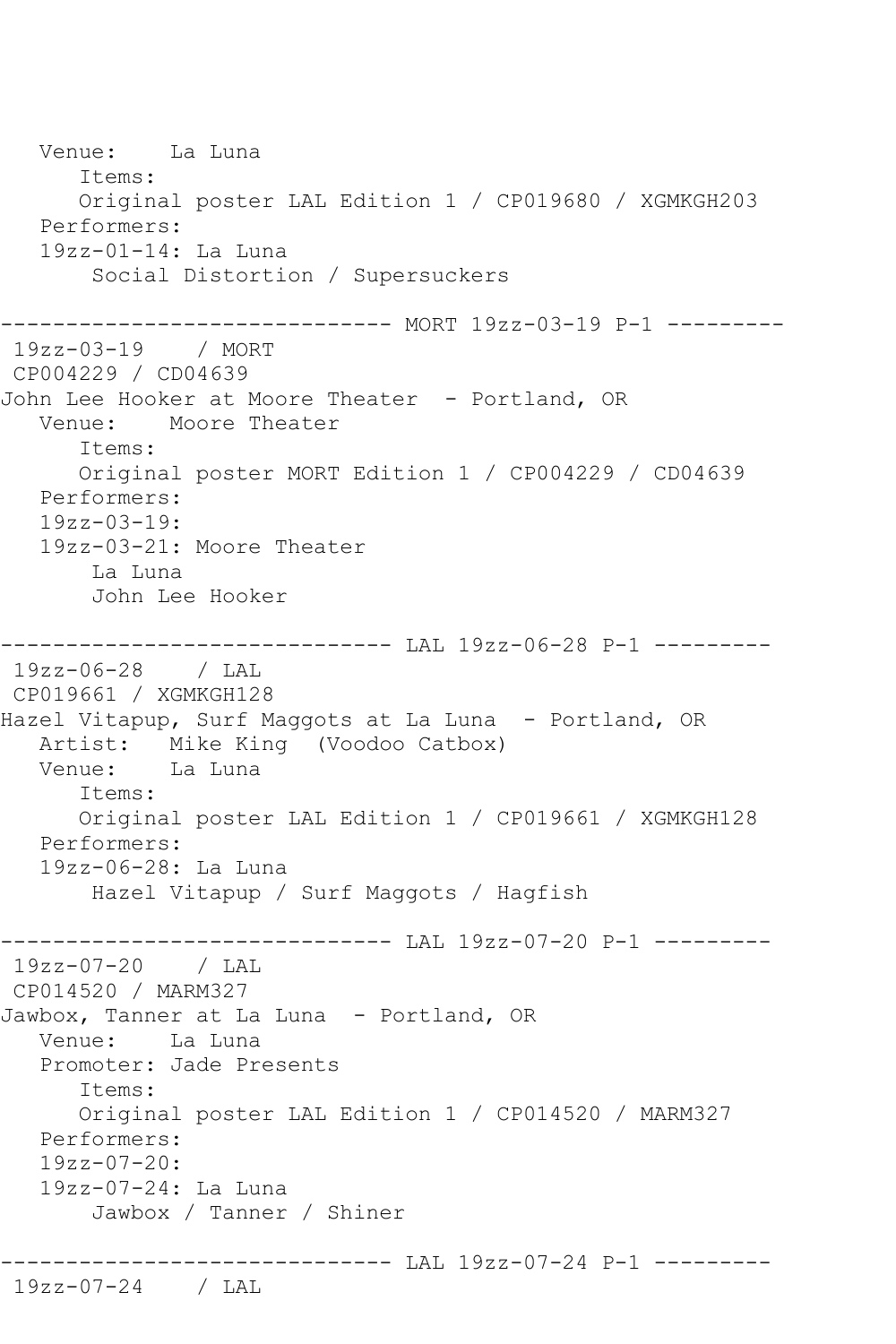CP019654 / XGMK67 Foo Fighters, Shudder To Think at La Luna - Portland, OR Artist: Mike King (Voodoo Catbox) Venue: La Luna Items: Original poster LAL Edition 1 / CP019654 / XGMK67 Performers: 19zz-07-24: La Luna Foo Fighters / Shudder To Think / Wool ------------------------------ LAL 19zz-10-25 P-1 --------- 19zz-10-25 / LAL CP014650 / MARM462 Cramps, Guitar Wolf at La Luna - Portland, OR Event: The Gravest Show on Earth Venue: La Luna Items: Original poster LAL Edition 1 / CP014650 / MARM462 Performers: 19zz-10-25: La Luna Cramps / Guitar Wolf / Demolition Doll Rods ------------------------------ LAL 19zz-11-14 P-1 --------- 19zz-11-14 / LAL CP019667 / XGMKGH136 George Clinton at La Luna - Portland, OR Artist: Gary Houston (Voodoo Catbox) Venue: La Luna Items: Original poster LAL Edition 1 / CP019667 / XGMKGH136 Performers: 19zz-11-14: La Luna George Clinton ----------- LAL 19zz-11-17 P-1 ---------19zz-11-17 / LAL CP016008 / ME1152 Jon Spencer Blues Explosion, R.L. Burnside at La Luna - Portland, OR Venue: La Luna Promoter: Monqui Presents Items: Original poster LAL Edition 1 / CP016008 / ME1152 Performers: 19zz-11-17: La Luna Jon Spencer Blues Explosion / R.L. Burnside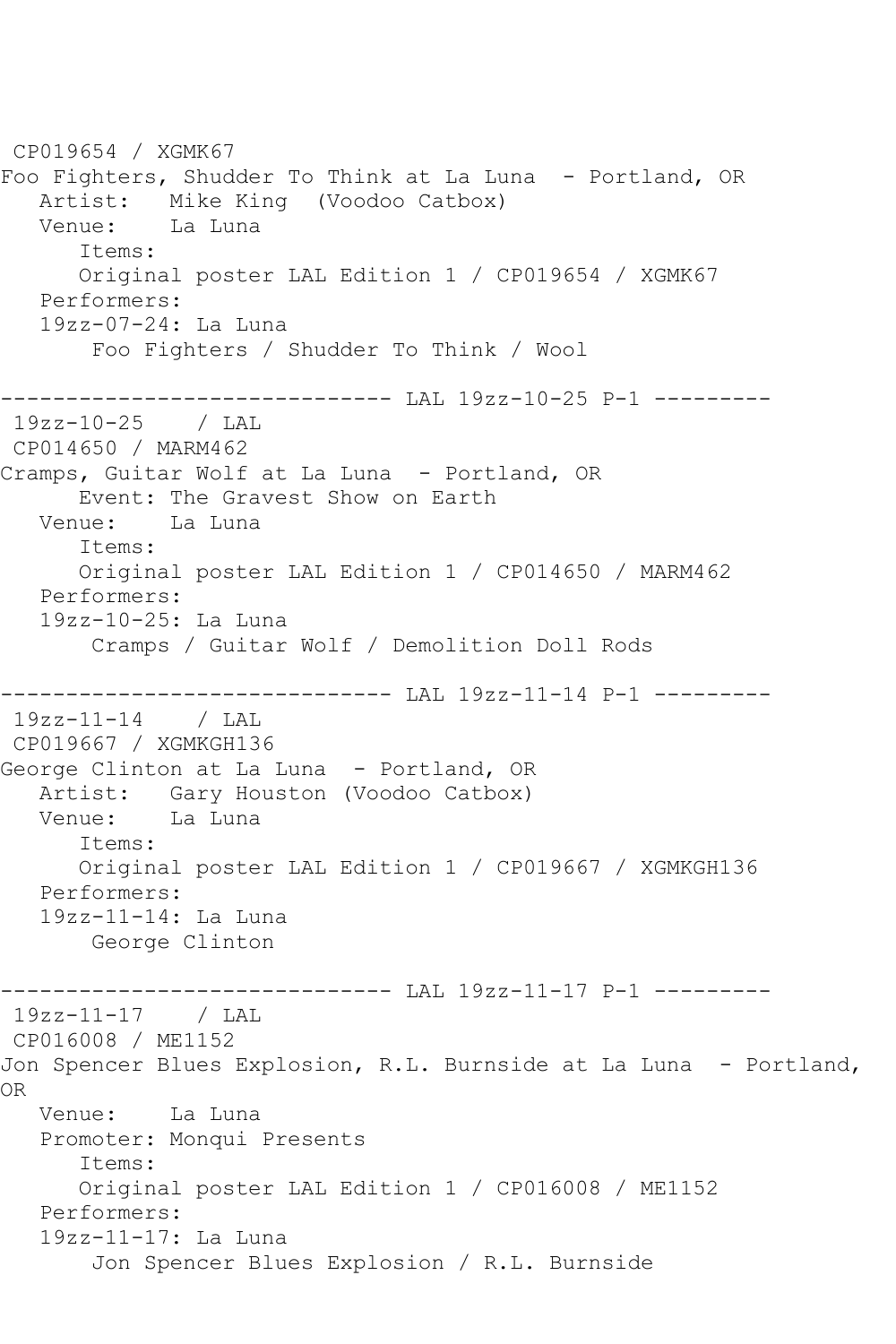------------------------------ LAL 19zz-11-17 P-1 --------- 19zz-11-17 / LAL CP019666 / XGMKGH135 Wilco, Handsome Family at La Luna - Portland, OR Artist: Gary Houston (Voodoo Catbox) Venue: La Luna Items: Original poster LAL Edition 1 / CP019666 / XGMKGH135 LAL / CP013706 / JH010 Performers: 19zz-11-17 19zz-11-18: La Luna Wilco / Handsome Family ------------------------------ LAL 19zz-12-07 P-1 --------- 19zz-12-07 / LAL CP015997 / ME1141 Love Mongers, Elaine Summers at La Luna - Portland, OR Venue: La Luna Items: Original poster LAL Edition 1 / CP015997 / ME1141 Performers: 19zz-12-07: La Luna Love Mongers / Elaine Summers ------------------------------ LAL 19zz-12-27 P-1 --------- 19zz-12-27 / LAL CP019693 / XGMKGH220 Satan's Pilgrims, Svelt at La Luna - Portland, OR Artist: Mike King (Voodoo Catbox) Venue: La Luna Items: Original poster LAL Edition 1 / CP019693 / XGMKGH220 Performers: 19zz-12-27: La Luna Satan's Pilgrims / Svelt / Underpant's Machine / Maroons Vehicle ------------------------------ LAL 2001-11-15 P-1 --------- 2001-11-15 / LAL CP013259 / FK20001115D Jon Spencer Blues Explosion, Kinney at La Luna - Portland, OR Artist: Frank Kozik Venue: La Luna Items: Original poster LAL Edition 1 / CP013259 / FK20001115D LAL / NONE / FK2000111 Performers: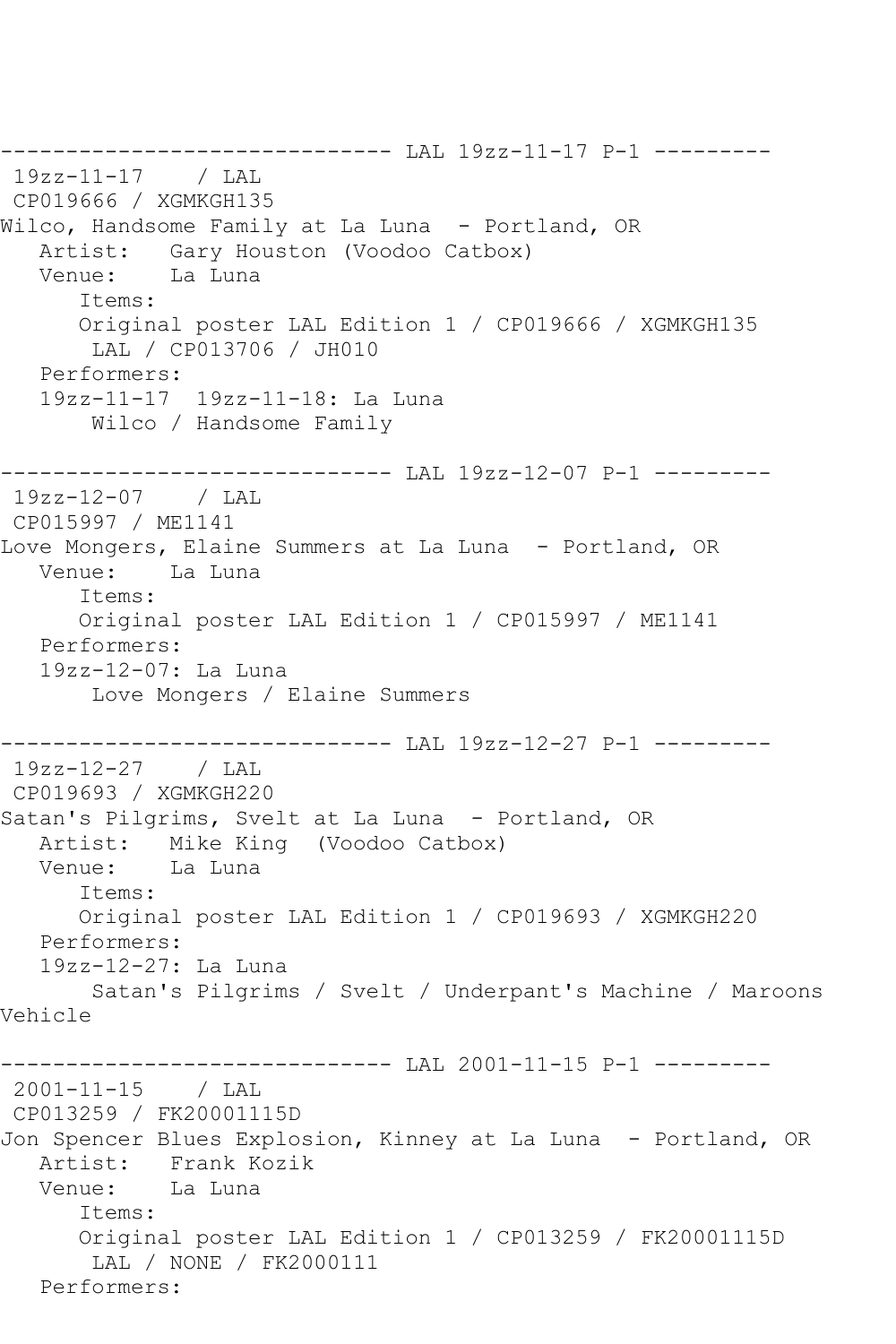2001-11-15: La Luna Jon Spencer Blues Explosion / Kinney / Sled Head ------------------------------ zzzz-01-06 P -------- zzzz-01-06 s / CP051595 / CP051595 Presidents of the United States of America, Chixdigit at Sailors Union of the Pacific Artist: Justin Hampton Venue: Sailors Union of the Pacific Promoter: Monqui / Infinite Productions Items: Original poster / CP051595 / CP051595 Performers: zzzz-01-06 sat: Sailors Union of the Pacific Presidents of the United States of America / Chixdiggit zzzz-01-04 thu zzzz-01-05 fri: La Luna Presidents of the United States of America / Chixdiggit ------------------------------ LAL zzzz-01-22 P -------- zzzz-01-22 t / LAL CP046470 / CP046470 Cornershop at La Luna - Portland, OR Benefit: Reunion tour / Plus special guests Venue: La Luna Promoter: Monqui Presents Items: Original poster LAL / CP046470 / CP046470 Performers: zzzz-01-22 thu: La Luna Cornershop ------------------------------ LAL zzzz-01-23 P --------  $zzzz-01-23$  f / LAL CP046309 / CP046309 Wyclef Jean and the Refuge All Stars, Cool Bone at La Luna - Portland, OR Venue: La Luna Promoter: Monqui Presents Items: Original poster LAL / CP046309 / CP046309 Performers: zzzz-01-23 fri: La Luna Wyclef Jean and the Refuge All Stars / Cool Bone / John Forte ------------------------------ SATY zzzz-02-04 P -------- zzzz-02-04 w / SATY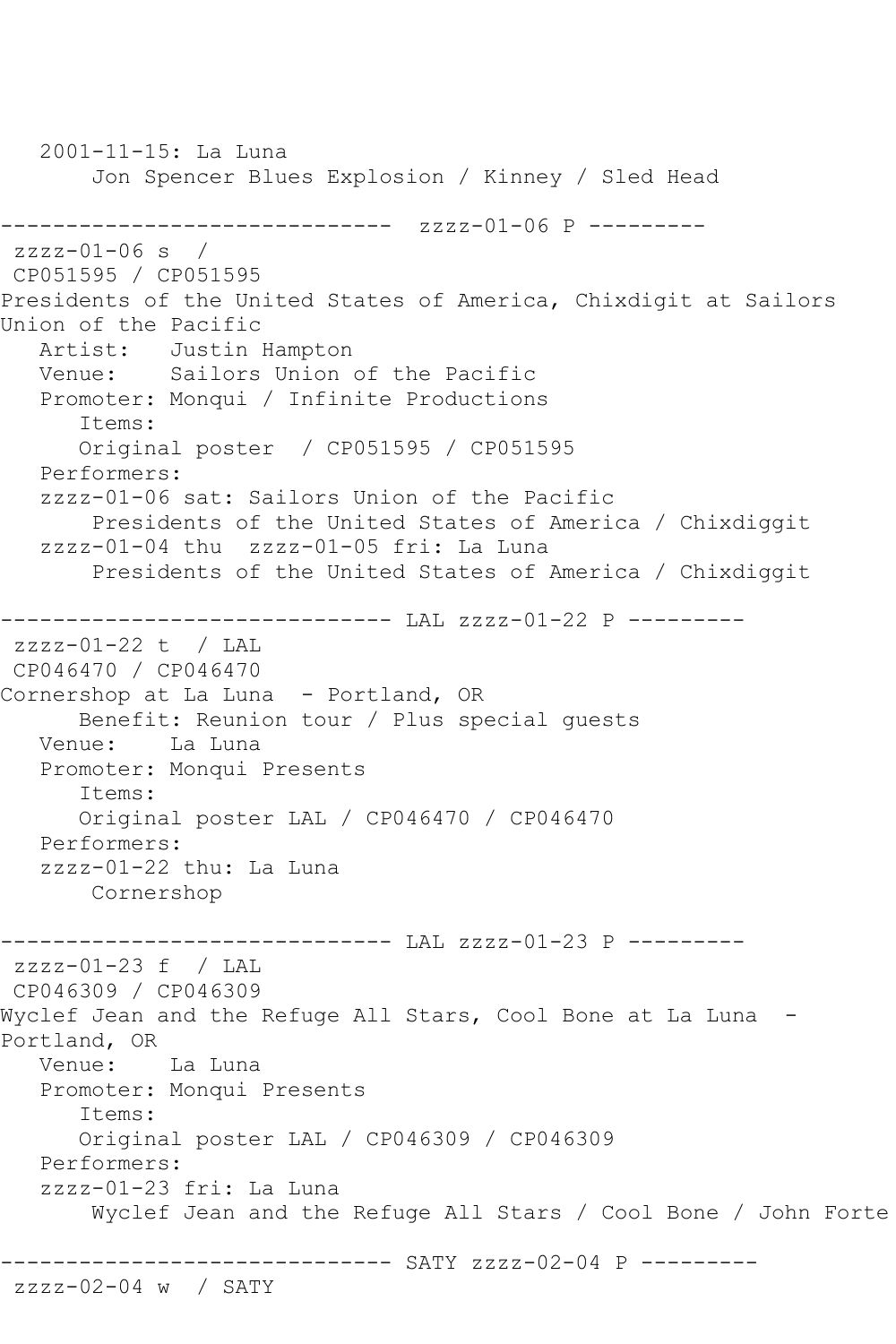CP046459 / CP046459 Dandy Warhols at Satyricon - Portland, OR Venue: Satyricon Items: Original poster SATY / CP046459 / CP046459 Performers: zzzz-02-04 wed: Satyricon Dandy Warhols zzzz-02-05 thu: La Luna Dandy Warhols ------------------------------ LAL zzzz-02-08 P -------- zzzz-02-08 / LAL CP030313 / NM10262 Sleater-Kinney, Madigan at La Luna Venue: La Luna Items: Original poster LAL / CP030313 / NM10262 (11 x 17) Performers: zzzz-02-08: La Luna Sleater Kinney / Madigan / Mocket ------------------------------ LAL zzzz-02-10 P -------- zzzz-02-10 f / LAL CP046354 / CP046354 Renegade Saints, Rusted Root at La Luna - Portland, OR<br>Venue: La Luna La Luna Items: Original poster LAL / CP046354 / CP046354 Performers: zzzz-02-10 fri: La Luna Renegade Saints / Rusted Root / Tree Frogs ------------------------------ LAL zzzz-02-15 P -------- zzzz-02-15 / LAL CP030221 / NM10170 Violent Femmes at La Luna - Portland, OR Venue: La Luna Items: Original poster LAL / CP030221 / NM10170 (11 x 17) Performers: zzzz-02-15: La Luna Violent Femmes ------------------------------ zzzz-03-17 P -------- zzzz-03-17 f / CP046428 / CP046428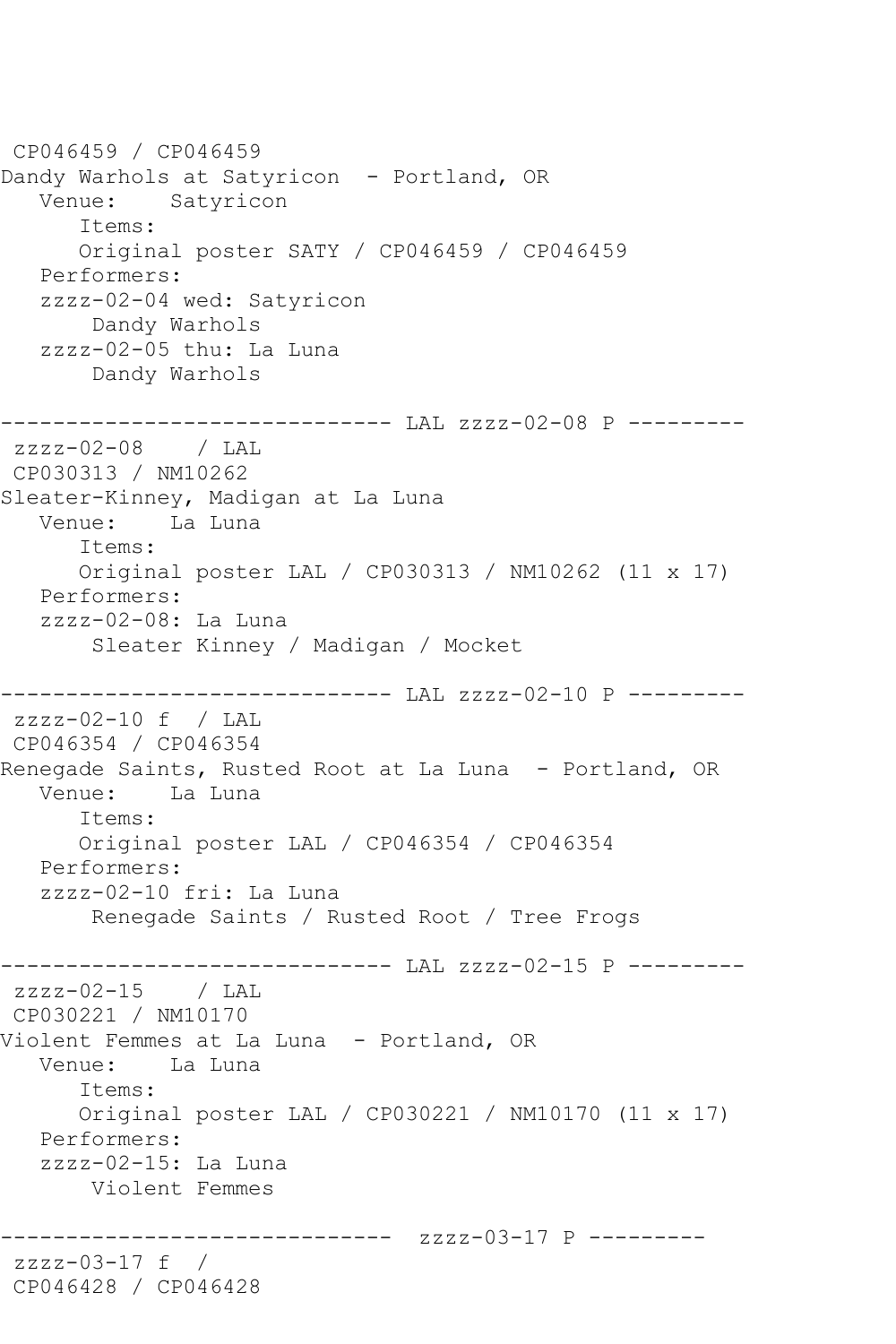Goats, Hungry Mob at La Luna Benefit: St. Patricks Day Venue: La Luna Items: Original poster / CP046428 / CP046428 Performers: zzzz-03-17 fri: La Luna Goats / Hungry Mob / Micron 7 ------------------------------ LAL zzzz-04-12 P --------  $zzzz-04-12$  s / LAL CP046388 / CP046388 Morcheeba, Freak Brothers at La Luna - Portland, OR Venue: La Luna Promoter: Monqui Presents Items: Original poster LAL / CP046388 / CP046388 Performers: zzzz-04-12 sun: La Luna Morcheeba / Freak Brothers zzzz-04-14 tue: Showbox ------------------------------ LAL zzzz-04-21 P -------- zzzz-04-21 f / LAL CP046413 / CP046413 Jerry Joseph, Haymaker at La Luna - Portland, OR Venue: La Luna Promoter: Monqui Presents Items: Original poster LAL / CP046413 / CP046413 Performers: zzzz-04-21 fri: La Luna Jerry Joseph / Haymaker / Doris Daze ------------------------------ LAL zzzz-05-16 P -------- zzzz-05-16 f / LAL CP046479 / CP046479 Breeders, Lutefisk at La Luna - Portland, OR Venue: La Luna Promoter: Monqui Presents Items: Original poster LAL / CP046479 / CP046479 Performers: zzzz-05-16 fri: La Luna Breeders / Lutefisk / Paleface zzzz-05-17 sat: DV8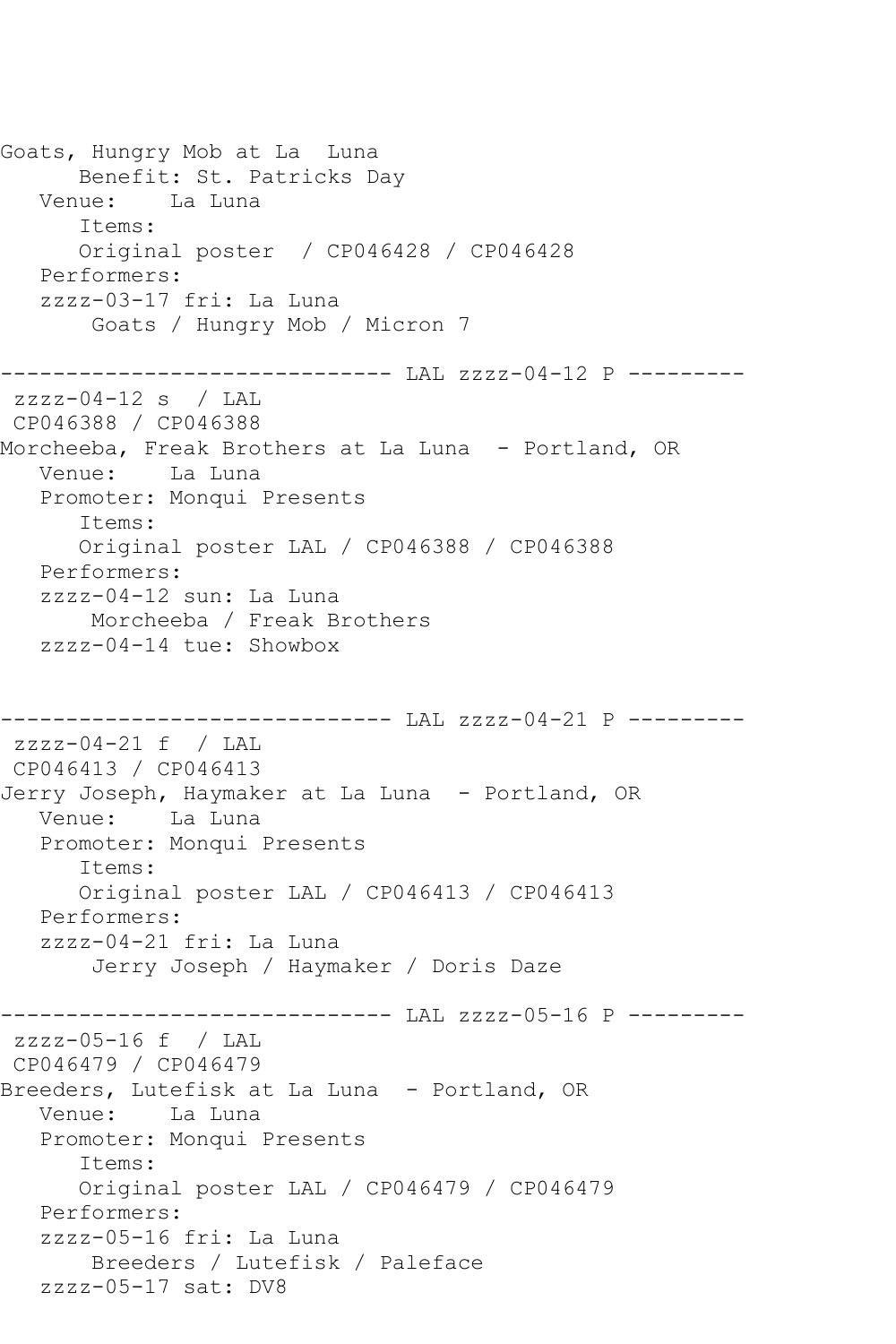Breeders / Paleface / Lutefisk ------------------------------ LAL zzzz-05-17 P -------- zzzz-05-17 s / LAL CP046380 / CP046380 Nashville Pussy, Gaunt at La Luna - Portland, OR Venue: La Luna Promoter: Monqui Presents Items: Original poster LAL / CP046380 / CP046380 Performers: zzzz-05-17 sun: La Luna Nashville Pussy / Gaunt / Murder City Devils ------------------------------ LAL zzzz-06-06 P -------- zzzz-06-06 m / LAL CP046295 / CP046295 Buffalo Tom, Madder Rose at La Luna - Portland, OR Venue: La Luna Promoter: Monqui Presents Items: Original poster LAL / CP046295 / CP046295 Performers: zzzz-06-06 mon: La Luna Buffalo Tom / Madder Rose ------------------------------ LAL zzzz-08-04 P -------- zzzz-08-04 / LAL CP046423 / CP046423 Ice T, O.G. at La Luna Venue: La Luna Promoter: Monqui Presents Items: Original poster LAL / CP046423 / CP046423 Performers: zzzz-08-04: La Luna Ice-T / O.G. / Real Deal / Delinquent Habits / Cool Nutz ------------------------------ LAL zzzz-08-06 P --------  $zzzz-08-06$  s / LAL CP046434 / CP046434 Freedy Johnston, Inflatable Soule at La Luna - Portland, OR Venue: La Luna Promoter: Monqui Presents Items: Original poster LAL / CP046434 / CP046434 Performers: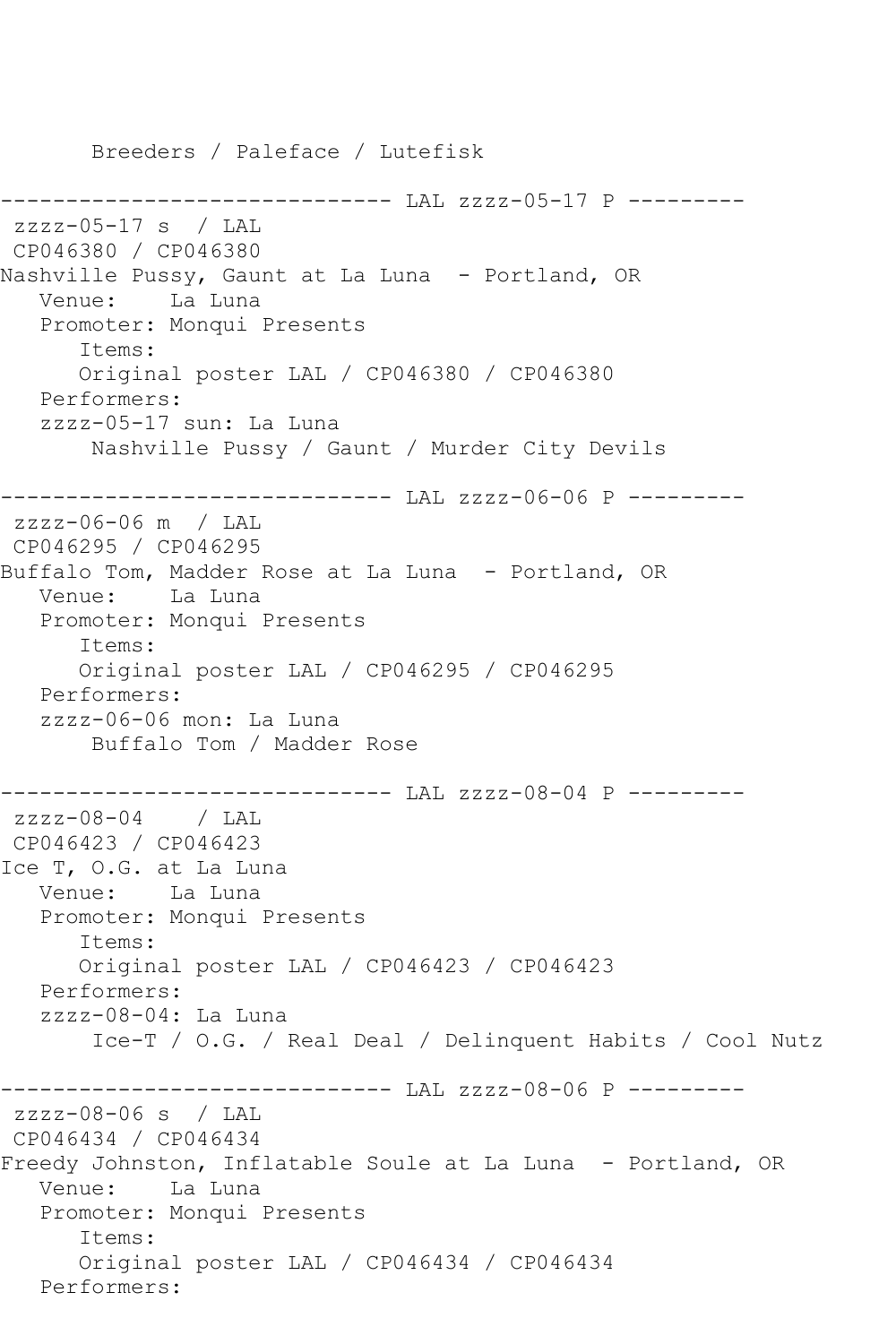zzzz-08-06 sat: La Luna Freedy Johnston / Inflatable Soule / Cheap Ones ------------------------------ LAL zzzz-08-15 P -------- zzzz-08-15 m / LAL CP046264 / CP046264 Michelle Shocked at La Luna - Portland, OR Benefit: Featuring members of Hothouse Flowers Venue: La Luna Promoter: Monqui Presents Items: Original poster LAL / CP046264 / CP046264 Performers: zzzz-08-15 mon: La Luna Michelle Shocked ------------------------------ LAL zzzz-08-23 P -------- zzzz-08-23 / LAL CP030868 / NM10817 Vandals, Wank at La Luna - Portland, OR Venue: La Luna Items: Original poster LAL / CP030868 / NM10817 (11 x 17) Performers: zzzz-08-23 La Luna: La Luna Vandals / Wank / Hoboken / Apocalypse ------------------------------ LAL zzzz-08-27 P -------- zzzz-08-27 / LAL CP030409 / NM10358 L7, Orbit Shift at La Luna - Portland, OR Venue: La Luna Items: Original poster LAL / CP030409 / NM10358 (11 x 17) Performers: zzzz-08-27: La Luna L7 / Orbit Shift ------------------------------ LAL zzzz-09-06 P -------- zzzz-09-06 s / LAL CP046385 / CP046385 Nashville Pussy, Candy Snatchers at La Luna - Portland, OR Venue: La Luna Promoter: Monqui Presents Items: Original poster LAL / CP046385 / CP046385 Performers: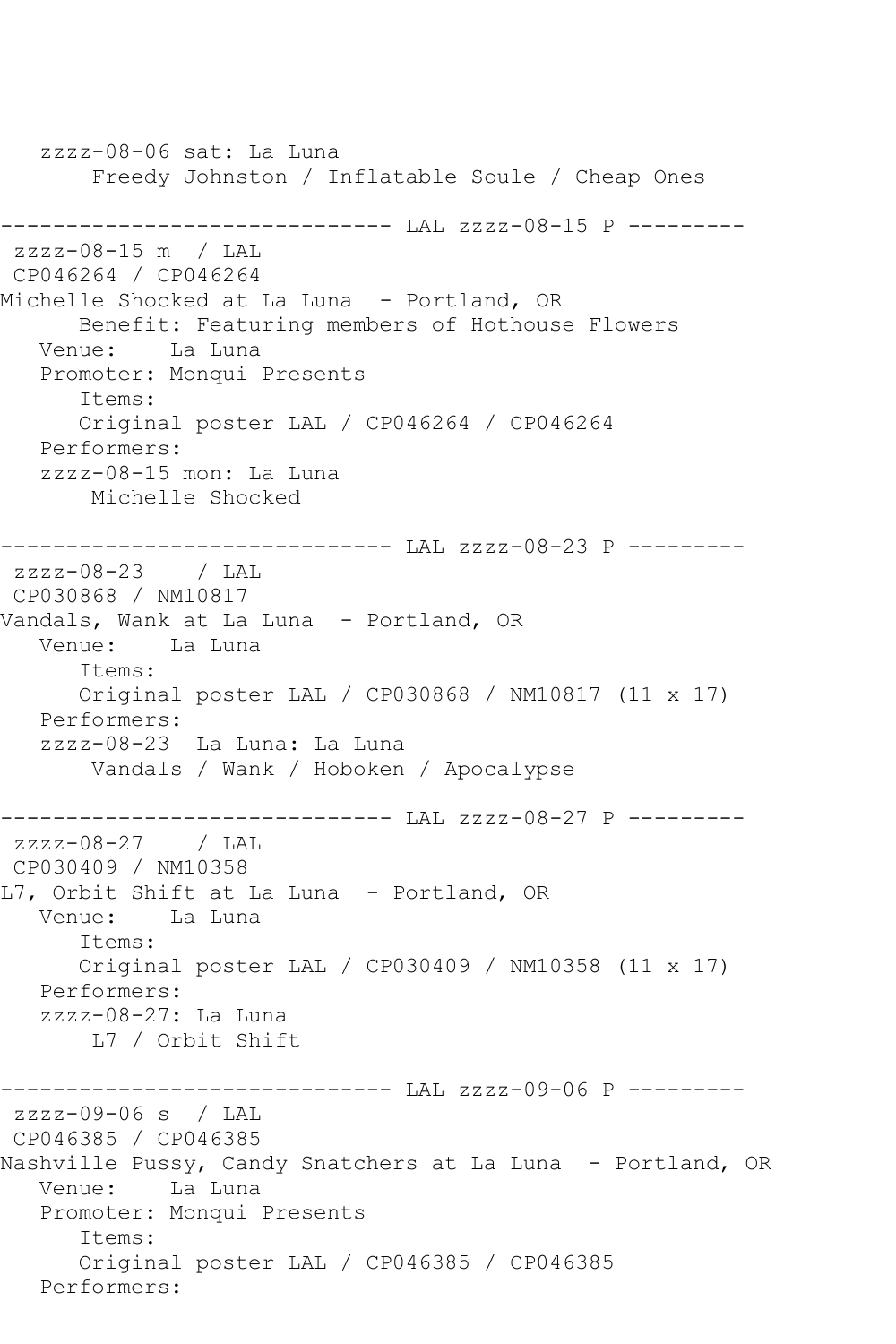zzzz-09-06 sun: La Luna Nashville Pussy / Candy Snatchers / Hookers ------------------------------ LAL zzzz-09-14 P -------- zzzz-09-14 / LAL CP030175 / NM10124 My Life With Thrill Kill Kult, Cirrus at La Luna<br>Venue: La Luna La Luna Items: Original poster LAL / CP030175 / NM10124 (11 x 17) Performers: zzzz-09-14: La Luna My Life with the Thrill Kill Kult / Cirrus ------------------------------ LAL zzzz-09-18 P -------- zzzz-09-18 / LAL CP030166 / NM10115 Elliott Smith, Quasi at La Luna - Portland, OR Venue: La Luna Items: Original poster LAL / CP030166 / NM10115 (11 x 17) Performers: zzzz-09-18: La Luna Elliott Smith / Quasi ------------------------------ LAL zzzz-09-19 P -------- zzzz-09-19 f / LAL CP046335 / CP046335 Sleater Kinney, Need Thrones Bangs at La Luna - Portland, OR Venue: La Luna Items: Original poster LAL / CP046335 / CP046335 Performers: zzzz-09-19 fri: La Luna Sleater Kinney / Need Thrones Bangs ------------------------------ LAL zzzz-09-20 P -------- zzzz-09-20 / LAL CP031114 / NM11064 Bikini Kill, Sleater-Kinney at La Luna Venue: La Luna Items: Original poster LAL / CP031114 / NM11064 (11 x 17) Performers: zzzz-09-20: La Luna Bikini Kill / Sleater Kinney / Warmers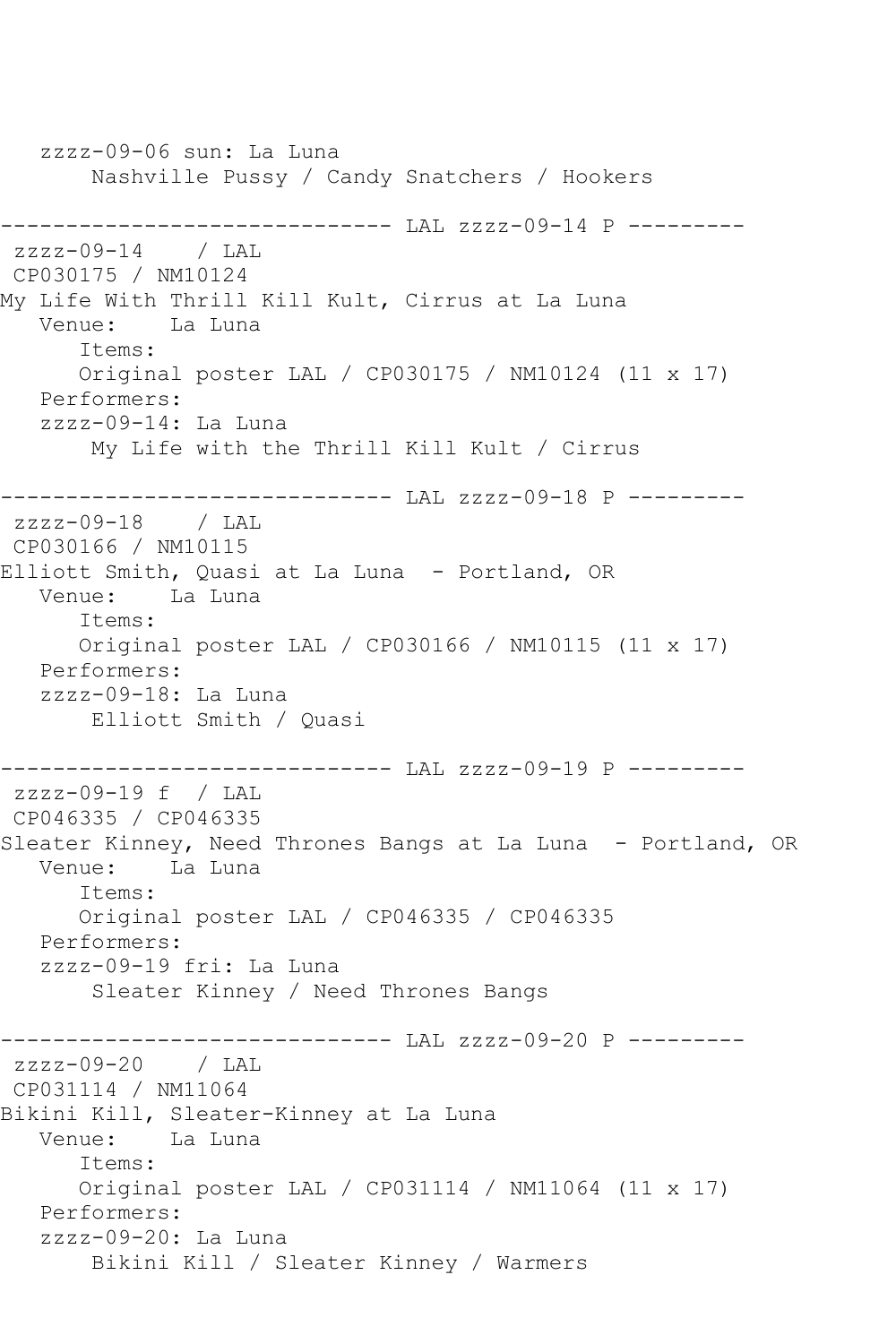------------------------------ LAL zzzz-09-24 P -------- zzzz-09-24 / LAL CP046331 / CP046331 Steel Pulse at La Luna - Portland, OR Venue: La Luna Promoter: Monqui Presents Items: Original poster LAL / CP046331 / CP046331 Performers: zzzz-09-24: La Luna Steel Pulse ------------------------------ LAL zzzz-09-25 P -------- zzzz-09-25 / LAL CP030378 / NM10327 Subhumans, Criminals at La Luna - Portland, OR Venue: La Luna Items: Original poster LAL / CP030378 / NM10327 (11 x 17) Performers: zzzz-09-25: La Luna Subhumans / Criminals / Readymen ------------------------------ LAL zzzz-09-27 P -------- zzzz-09-27 / LAL CP030172 / NM10121 Goldfinger at La Luna - Portland, OR Venue: La Luna Items: Original poster LAL / CP030172 / NM10121 (11 x 17) Performers: zzzz-09-27: La Luna Goldfinger zzzz-09-30: Rock Candy ------------------------------ LAL zzzz-10-02 P -------- zzzz-10-02 / LAL CP030872 / NM10821 Soul Coughing at La Luna - Portland, OR Artist: Mike King (Voodoo Catbox) Venue: La Luna Items: Original poster LAL / CP030872 / NM10821 (11 x 17) Performers: zzzz-10-02: La Luna Soul Coughing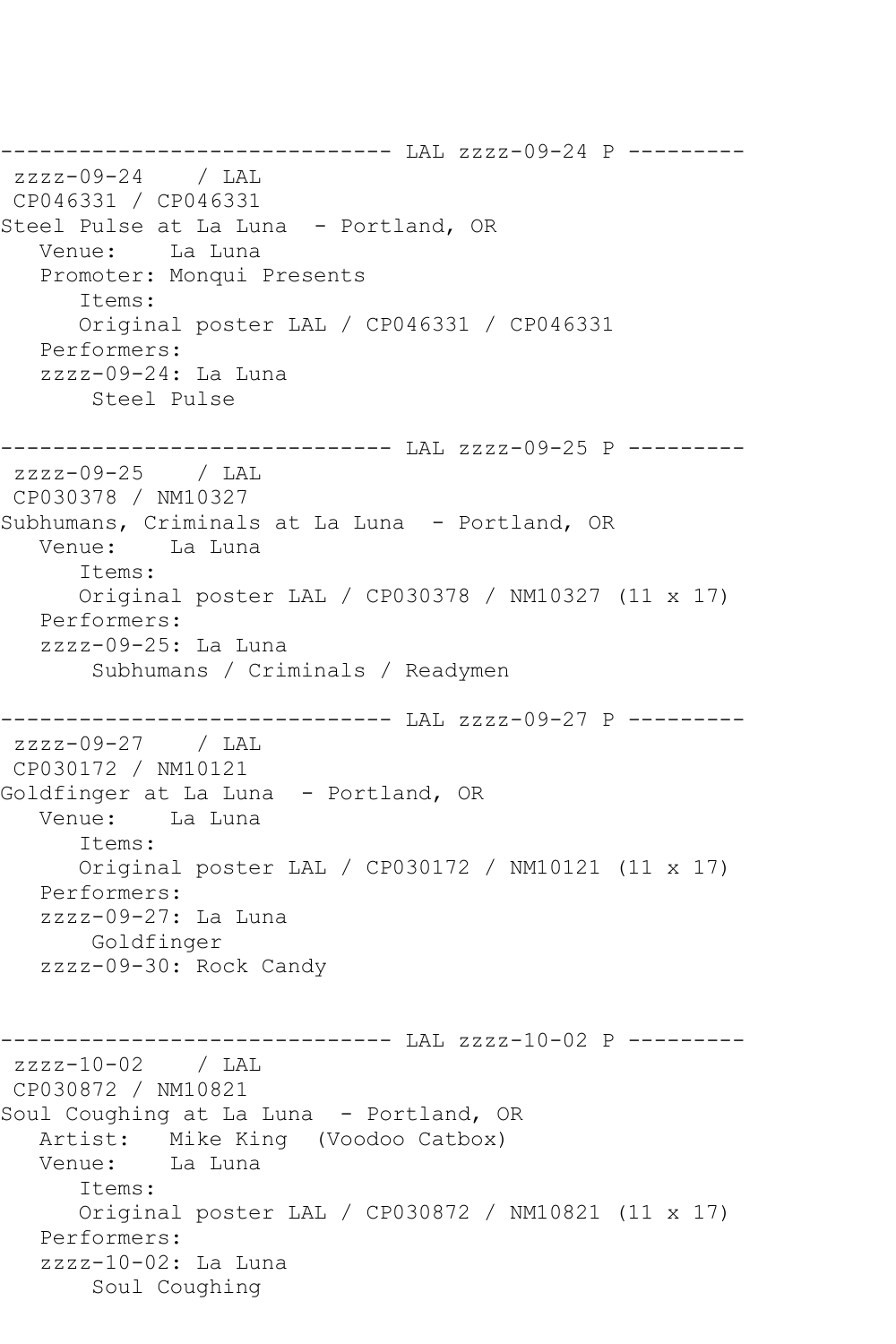------------------------------ MORT zzzz-10-03 P -------- zzzz-10-03 / MORT CP030152 / NM10101 Morrissey at Moore Theater - Portland, OR Venue: Moore Theater Items: Original poster MORT / CP030152 / NM10101 (11 x 17) Performers: zzzz-10-03: Moore Theater Morrissey zzzz-10-04: La Luna Morrissey ------------------------------ LAL zzzz-10-03 P -------- zzzz-10-03 s / LAL CP046314 / CP046314 Voodoo Glow Skulls, Zeke at La Luna Venue: La Luna Promoter: Monqui Presents Items: Original poster LAL / CP046314 / CP046314 Performers: zzzz-10-03 sat: La Luna Voo Doo Glow Skulls / Zeke / Criminals ------------------------------ MORT zzzz-10-04 P -------- zzzz-10-04 s / MORT CP046326 / CP046326 Tonic, Summercamp at Moore Theater - Portland, OR Venue: Moore Theater Promoter: Seattle SLA Items: Original poster MORT / CP046326 / CP046326 Performers: zzzz-10-04 sat: Moore Theater Tonic / Summercamp zzzz-10-05 sun: La Luna Tonic / Summercamp ------------------------------ LAL zzzz-10-10 P --------zzzz-10-10 f / LAL CP046454 / CP046454 Dancehall Crashers, MXPX at La Luna - Portland, OR Venue: La Luna Promoter: Monqui Presents Items: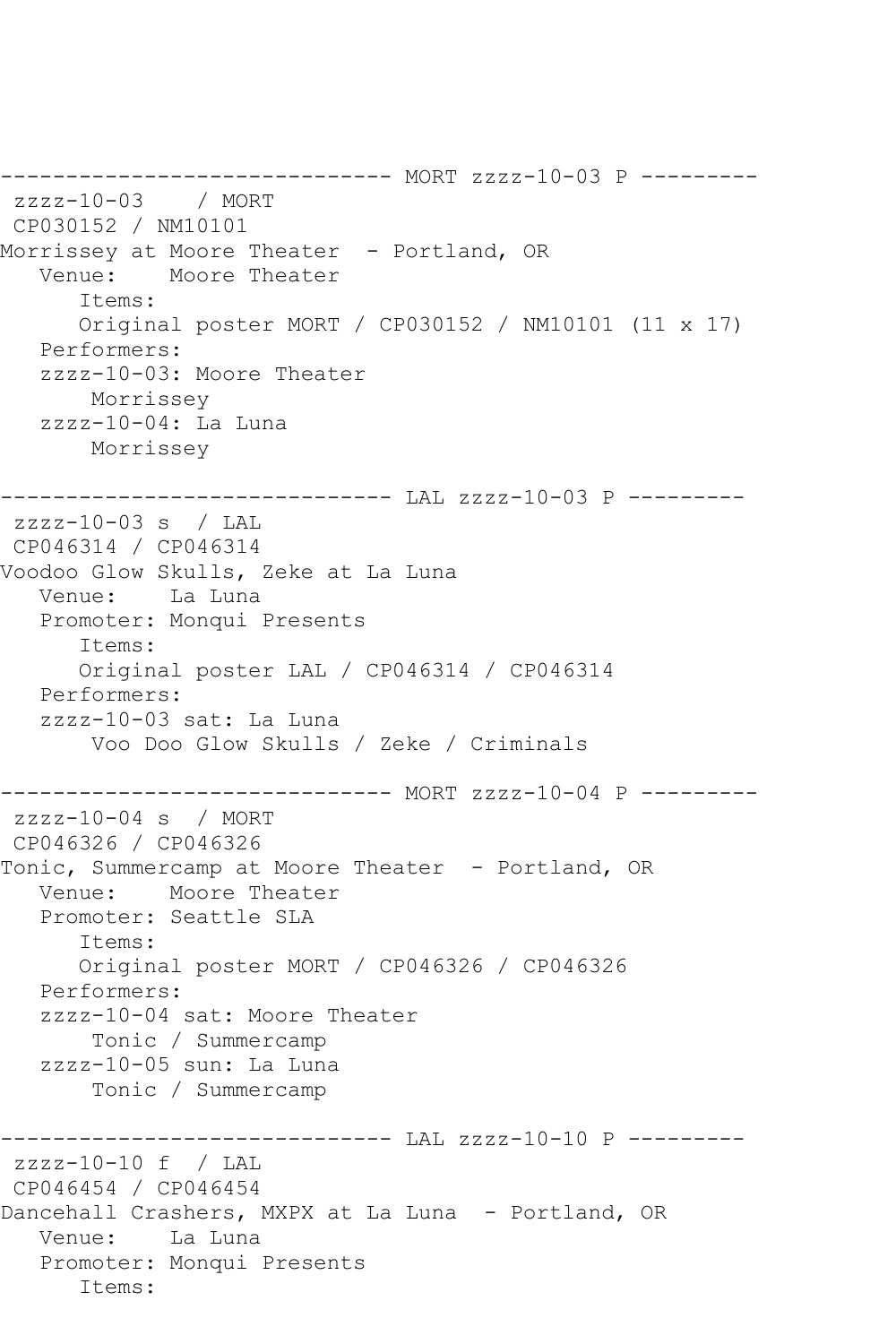Original poster LAL / CP046454 / CP046454 Performers: zzzz-10-10 fri: La Luna Dancehall Crashers / MXPX / Weston ------------------------------ LAL zzzz-10-12 P -------- zzzz-10-12 / LAL CP046245 / CP046245 Ratt, Bill Prescotts Chode at Laluna Venue: La Luna Promoter: Monqui Presents Items: Original poster LAL / CP046245 / CP046245 Performers: zzzz-10-12: La Luna Ratt / Bill Prescotts Chode ------------------------------ LAL zzzz-10-14 P -------- zzzz-10-14 / LAL CP030866 / NM10815 Superchunk, Rock-A-Teens at La Luna - Portland, OR Venue: La Luna Items: Original poster LAL / CP030866 / NM10815 (11 x 17) Performers: zzzz-10-14: La Luna Superchunk / Rock-A-Teens ------------------------------ LAL zzzz-10-14 P -------- zzzz-10-14 / LAL CP046340 / CP046340 Superchunk, Rock A Teens at La Luna - Portland, OR Venue: La Luna Promoter: Monqui Presents Items: Original poster LAL / CP046340 / CP046340 Performers: zzzz-10-14: La Luna Superchunk / Rock A Teens ------------------------------ LAL zzzz-10-15 P -------- zzzz-10-15 / LAL CP030180 / NM10129 Refreshments at La Luna - Portland, OR Venue: La Luna Items: Original poster LAL / CP030180 / NM10129 (11 x 17)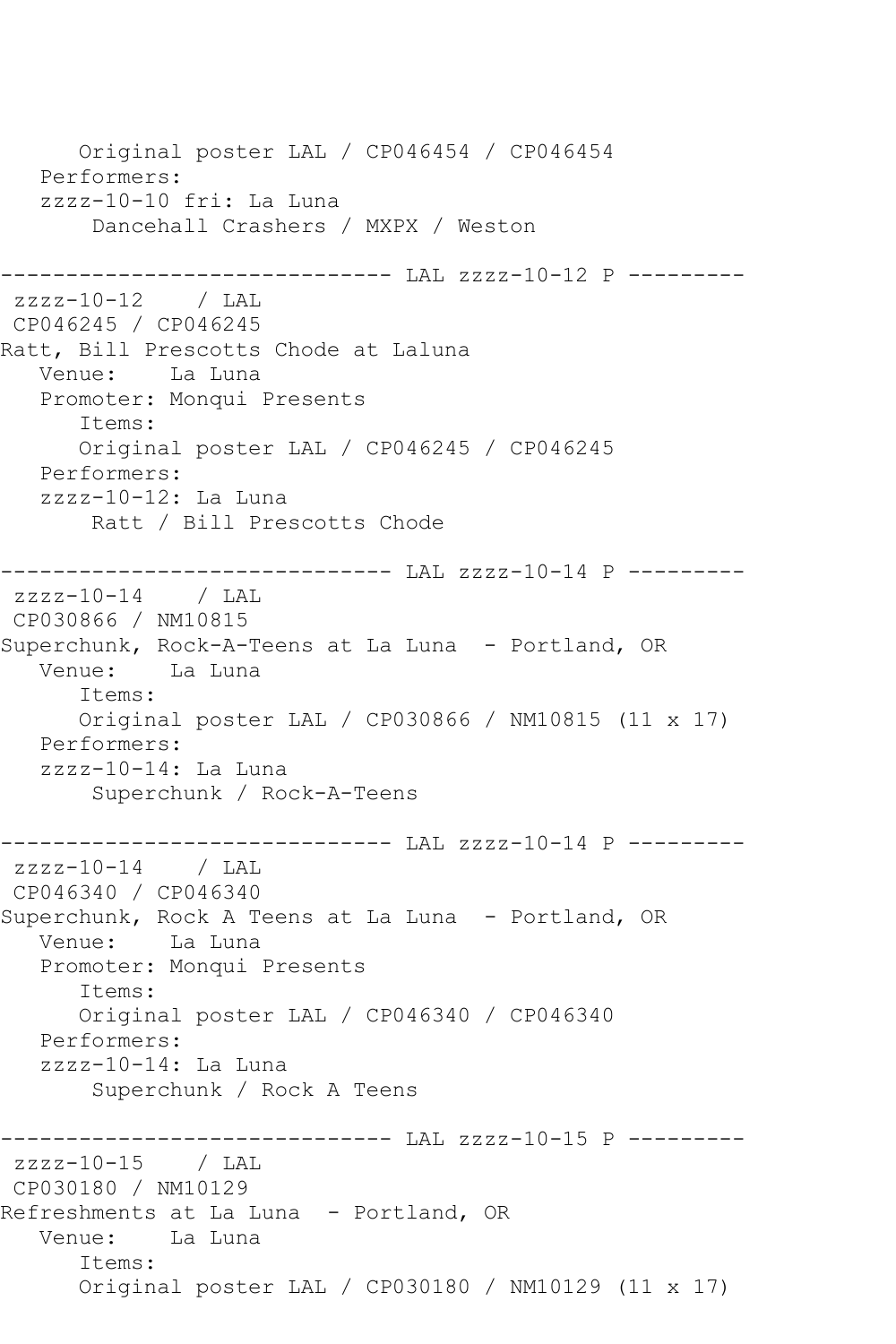Performers: zzzz-10-15: La Luna Refreshments ------------------------------ LAL zzzz-11-06 P -------- zzzz-11-06 t / LAL CP046399 / CP046399 Mephiskapheles, Blue Meanies at La Luna - Portland, OR Venue: La Luna Promoter: Monqui Presents Items: Original poster LAL / CP046399 / CP046399 Performers: zzzz-11-06 thu: La Luna Mephiskapheles / Blue Meanies / Diablotones ------------------------------ LAL zzzz-11-07 P -------- zzzz-11-07 / LAL CP030177 / NM10126 Deftones, Will Haven at La Luna - Portland, OR Venue: La Luna Items: Original poster LAL / CP030177 / NM10126 (11 x 17) Performers: zzzz-11-07: La Luna Deftones / Will Haven ------------------------------ LAL zzzz-11-07 P -------- zzzz-11-07 f / LAL CP046456 / CP046456 Deftones, Will Haven at La Luna - Portland, OR Venue: La Luna Promoter: Monqui Presents Items: Original poster LAL / CP046456 / CP046456 Performers: zzzz-11-07 fri: La Luna Deftones / Will Haven ------------------------------ LAL zzzz-11-08 P -------- zzzz-11-08 s / LAL CP046458 / CP046458 Dandy Warhols, Corner Shop at La Luna - Portland, OR Venue: La Luna Promoter: Dr. Martens Items: Original poster LAL / CP046458 / CP046458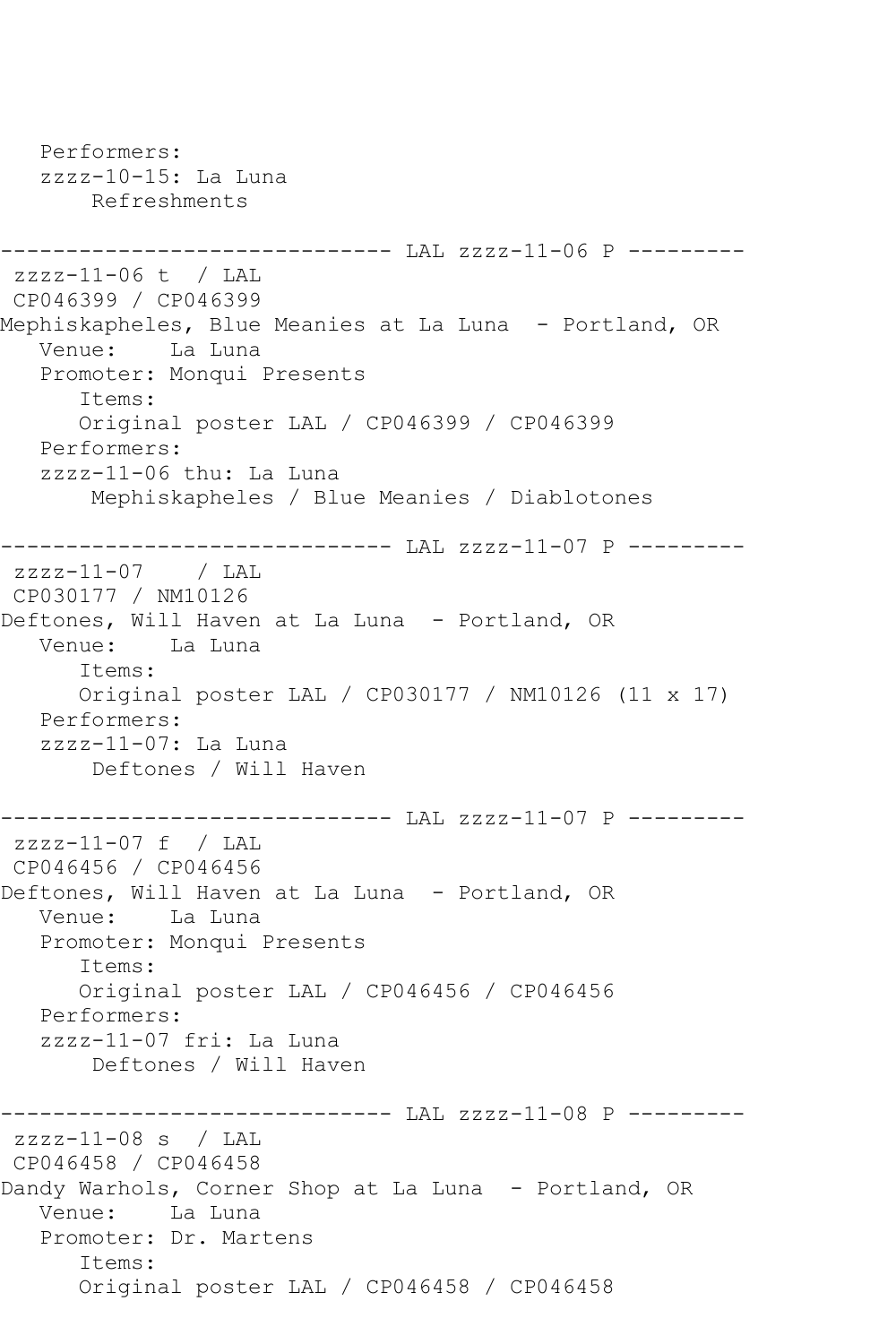Performers: zzzz-11-08 sat: La Luna Dandy Warhols / Corner Shop / Allon Beausoleil ------------------------------ LAL zzzz-11-09 P -------- zzzz-11-09 / LAL CP046347 / CP046347 Spiritualized, Acetone at La Luna - Portland, OR Venue: La Luna Promoter: Monqui Presents Items: Original poster LAL / CP046347 / CP046347 Performers: zzzz-11-09: La Luna Spiritualized / Acetone ------------------------------ LAL zzzz-11-11 P -------- zzzz-11-11 f / LAL CP046435 / CP046435 Freedy Johnston at La Luna - Portland, OR Venue: La Luna Items: Original poster LAL / CP046435 / CP046435 Performers: zzzz-11-11 fri: La Luna Freedy Johnston ----------------------------- LAL zzzz-11-14 P --------zzzz-11-14 f / LAL CP046445 / CP046445 Elliott Smith, Lois at La Luna - Portland, OR Venue: La Luna Promoter: Dr. Martens Items: Original poster LAL / CP046445 / CP046445 Performers: zzzz-11-14 fri: La Luna Elliott Smith / Lois / Sean Croghan ------------------------------ LAL zzzz-11-15 P -------- zzzz-11-15 s / LAL CP046339 / CP046339 Super Suckers, Blackjack at La Luna - Portland, OR Artist: Crash Design (Mike King) Venue: La Luna Promoter: Monqui Presents Items: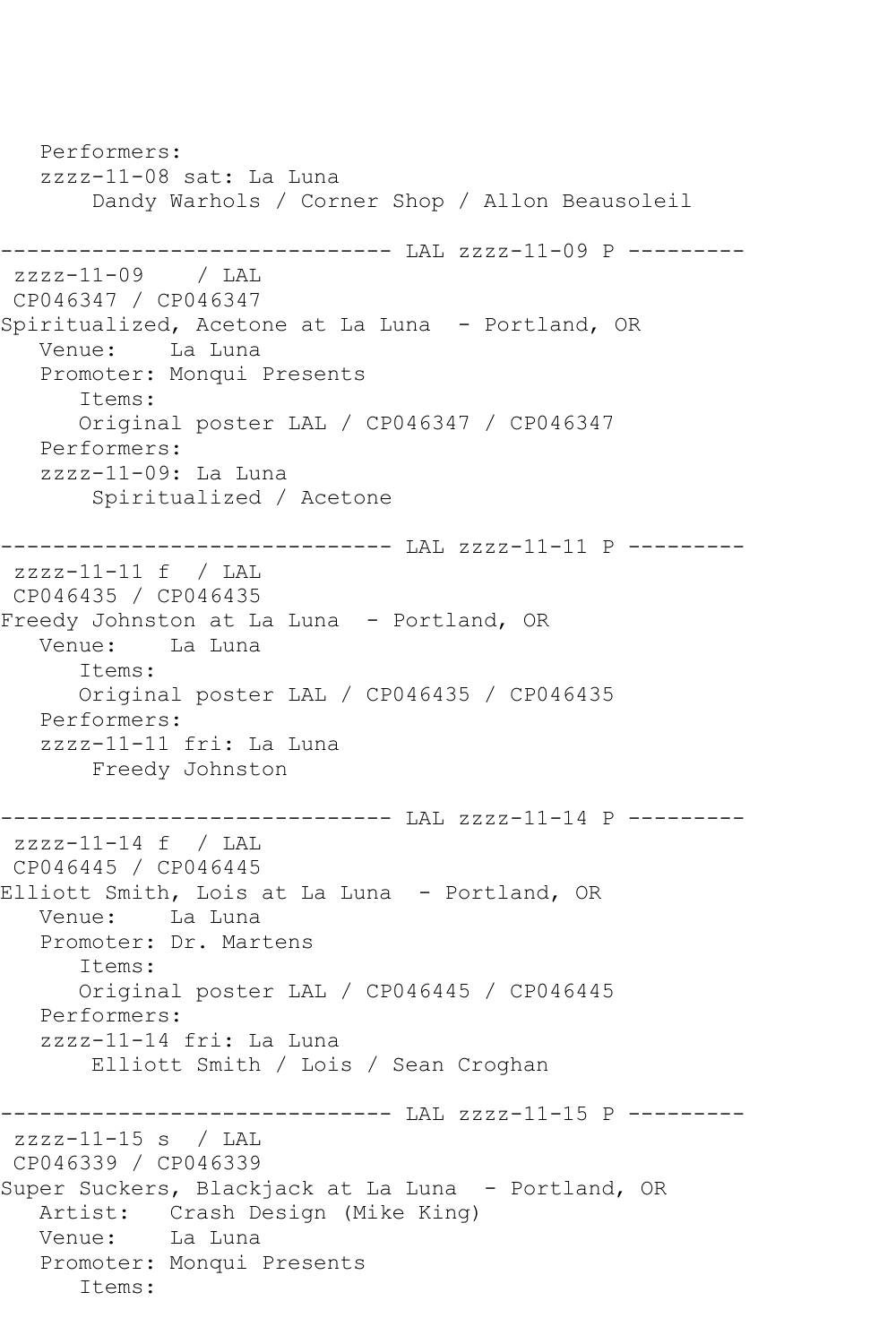Original poster LAL / CP046339 / CP046339 Performers: zzzz-11-15 sat: La Luna Super Suckers / Blackjack / Protein ------------------------------ LAL zzzz-11-20 P -------- zzzz-11-20 / LAL CP030397 / NM10346 Stereolab, Mouse on Mars at La Luna - Portland, OR Venue: La Luna Items: Original poster LAL / CP030397 / NM10346 (11 x 17) Performers: zzzz-11-20: La Luna Stereolab / Mouse on Mars / Plush ------------------------------ LAL zzzz-11-20 P -------- zzzz-11-20 / LAL CP046348 / CP046348 Stereolab, Mouse on Mars at La Luna - Portland, OR Venue: La Luna Promoter: Monqui Presents Items: Original poster LAL / CP046348 / CP046348 Performers: zzzz-11-20: La Luna Stereolab / Mouse on Mars / Plush ------------------------------ LAL zzzz-11-20 P -------- zzzz-11-20 s / LAL CP046438 / CP046438 Frente at La Luna - Portland, OR Venue: La Luna Promoter: Monqui Presents Items: Original poster LAL / CP046438 / CP046438 Performers: zzzz-11-20 sun: La Luna Frente ----------------------------- LAL zzzz-11-22 P --------zzzz-11-22 f / LAL CP046323 / CP046323 Tream Dresch, Semi Sweet at La Luna - Portland, OR Venue: La Luna Items: Original poster LAL / CP046323 / CP046323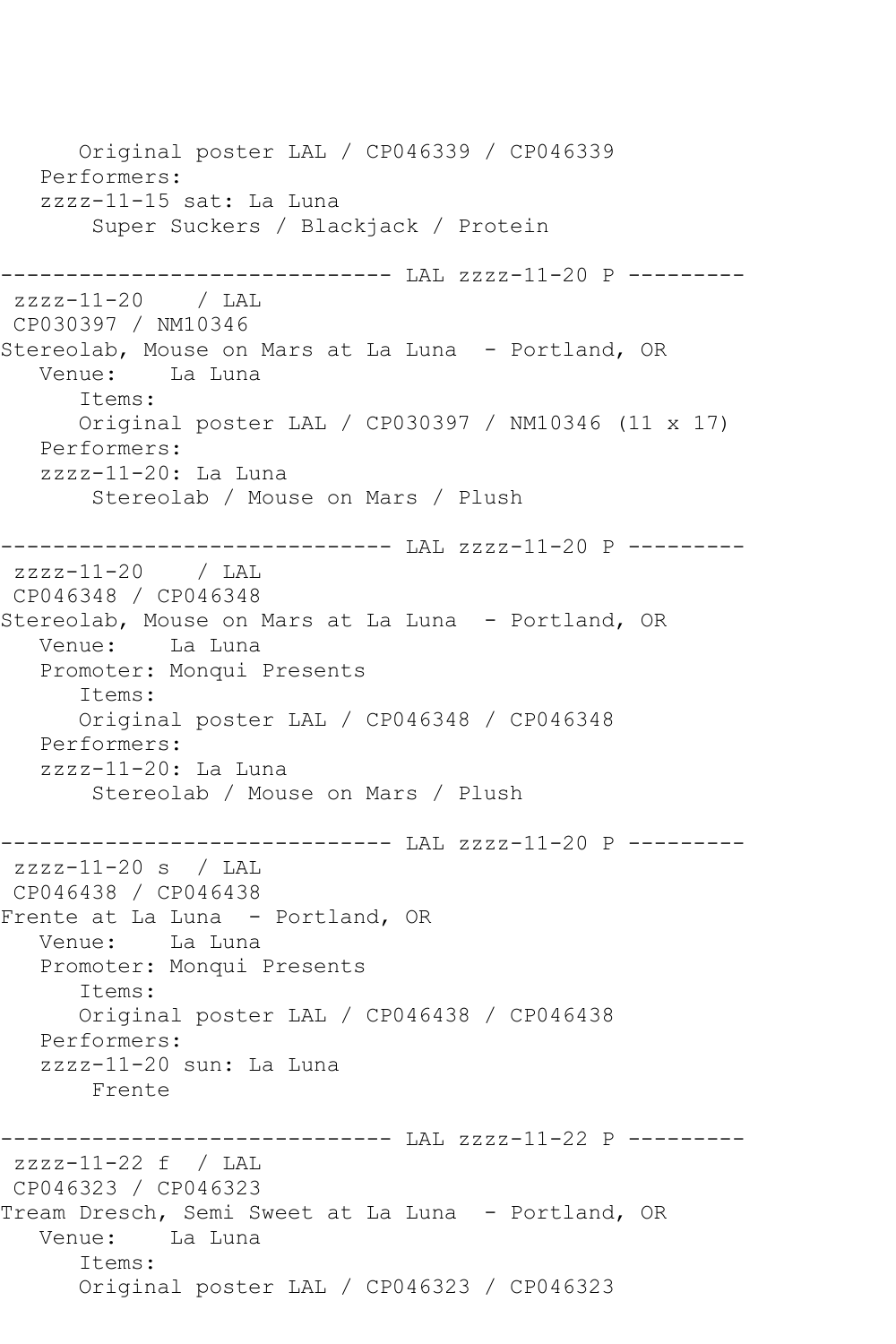Performers: zzzz-11-22 fri: La Luna Tream Dresch / Semi Sweet / Enrique ------------------------------ LAL zzzz-11-22 P --------zzzz-11-22 s / LAL CP046484 / CP046484 Brian Jonestown Massacre, Verbow at La Luna - Portland, OR Venue: La Luna Promoter: Dr. Martens Items: Original poster LAL / CP046484 / CP046484 Performers: zzzz-11-22 sat: La Luna Brian Jonestown Massacre / Verbow / Swoon 23 / Severena Park ------------------------------ LAL zzzz-11-26 P -------- zzzz-11-26 / LAL CP030187 / NM10136 Juliana Hatfield at La Luna - Portland, OR Venue: La Luna Items: Original poster LAL / CP030187 / NM10136 (11 x 17) Performers: zzzz-11-26: La Luna Juliana Hatfield ------------------------------ LAL zzzz-11-26 P -------- zzzz-11-26 / LAL CP046420 / CP046420 Juliana Hatfield, Sweet 75 at La Luna - Portland, OR Venue: La Luna Promoter: Monqui Presents Items: Original poster LAL / CP046420 / CP046420 Performers: zzzz-11-26: La Luna Juliana Hatfield / Sweet 75 / Vegas Belt ------------------------------ LAL zzzz-11-29 P -------- zzzz-11-29 f / LAL CP046273 / CP046273 Heat Miser, Brendan Benson at La Luna - Portland, OR Venue: La Luna Items: Original poster LAL / CP046273 / CP046273 Performers: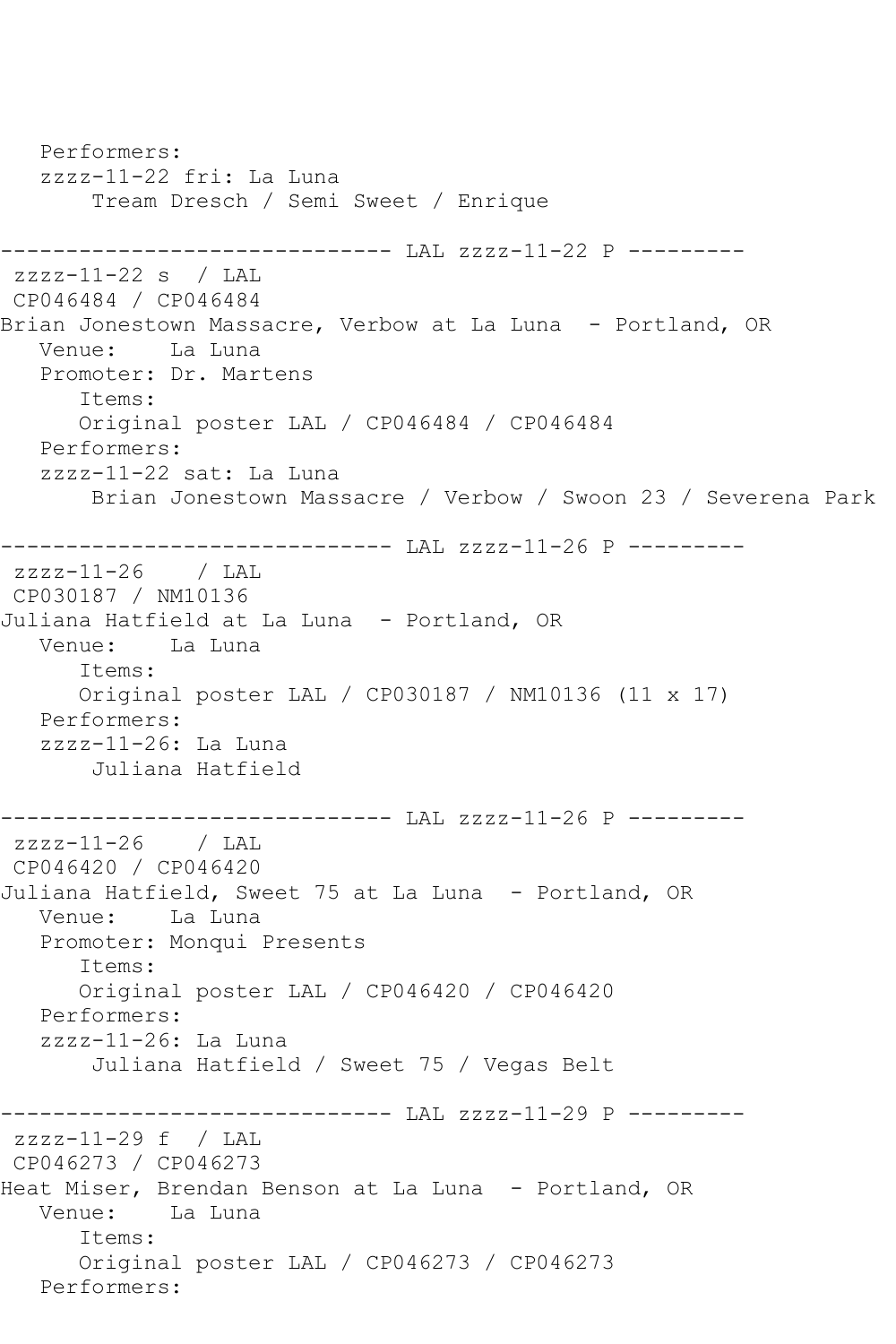zzzz-11-29 fri: La Luna Heat Miser / Brendan Benson ------------------------------ LAL zzzz-11-30 P --------  $zzzz-11-30$  / LAL CP030176 / NM10125 Third Eye Blind at La Luna - Portland, OR<br>Venue: La Luna La Luna Items: Original poster LAL / CP030176 / NM10125 (11 x 17) Performers: zzzz-11-30: La Luna Third Eye Blind ------------------------------ LAL zzzz-11-30 P -------- zzzz-11-30 / LAL CP046321 / CP046321 Third Eye Blind, Cunninghams at La Luna - Portland, OR Venue: La Luna Promoter: Monqui Presents Items: Original poster LAL / CP046321 / CP046321 Performers: zzzz-11-30: La Luna Third Eye Blind / Cunninghams ------------------------------ LAL zzzz-12-04 P -------- zzzz-12-04 / LAL CP046302 / CP046302 Zeke, Elmer at La Luna - Portland, OR Venue: La Luna Promoter: Dr. Martens Items: Original poster LAL / CP046302 / CP046302 Performers: zzzz-12-04: La Luna Zeke / Elmer / Knuckleheads ------------------------------ LAL zzzz-12-07 P -------- zzzz-12-07 / LAL CP046408 / CP046408 Love Mongers, Elaine Summers at La Luna - Portland, OR Venue: La Luna Promoter: Monqui Presents Items: Original poster LAL / CP046408 / CP046408 Performers: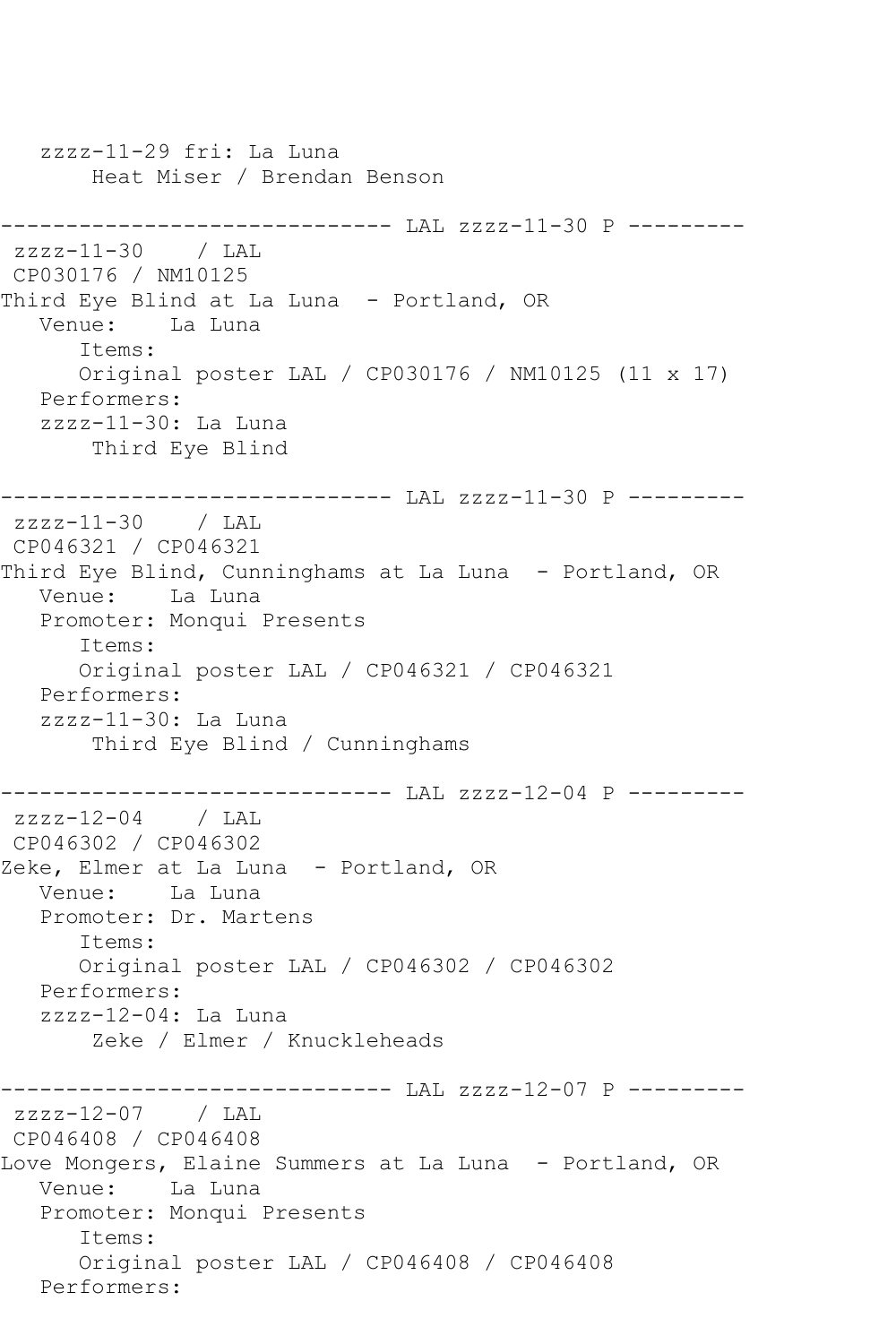zzzz-12-07: La Luna Love Mongers / Elaine Summers ----------------------------- LAL zzzz-12-12 P -------- $zzzz-12-12$  / LAL CP046448 / CP046448 Einstuerz Ende Neu Batten at La Luna - Portland, OR Venue: La Luna Promoter: Monqui Presents Items: Original poster LAL / CP046448 / CP046448 Performers: zzzz-12-12: La Luna Einstuerz Ende Neu Batten ------------------------------ LAL zzzz-12-13 P -------- zzzz-12-13 s / LAL CP046475 / CP046475 Buck O Nine, Easy Big Fella at La Luna - Portland, OR Benefit: Plus special guests Venue: La Luna Promoter: Monqui Presents Items: Original poster LAL / CP046475 / CP046475 Performers: zzzz-12-13 sat: La Luna Buck O Nine / Easy Big Fella ----------------------------- LAL zzzz-12-14 P --------zzzz-12-14 / LAL CP030179 / NM10128 G Love and Special Sauce at La Luna Venue: La Luna Items: Original poster LAL / CP030179 / NM10128 (11 x 17) Performers: zzzz-12-14: La Luna G. Love and Special Sauce ------------------------------ LAL zzzz-12-14 P -------- zzzz-12-14 s / LAL CP046437 / CP046437 G love, Special Sauce at La Luna - Portland, OR Venue: La Luna Promoter: Monqui Presents Items: Original poster LAL / CP046437 / CP046437